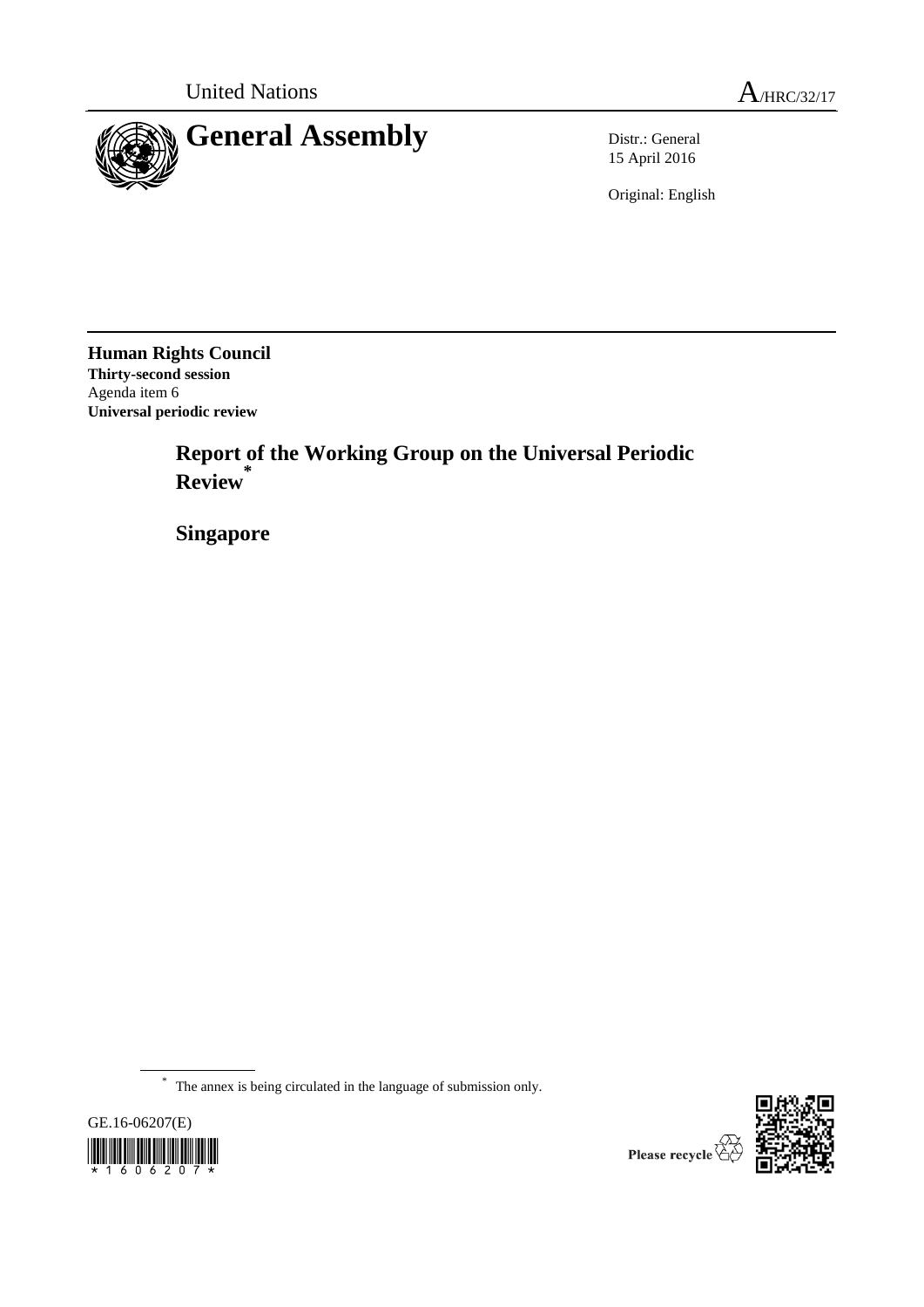# Contents

|       |    |    |  | Page           |
|-------|----|----|--|----------------|
|       |    |    |  | 3              |
|       |    |    |  | 3              |
|       |    | A. |  | 3              |
|       |    | B. |  | $\overline{4}$ |
|       | H. |    |  | 15             |
| Annex |    |    |  |                |
|       |    |    |  | 30             |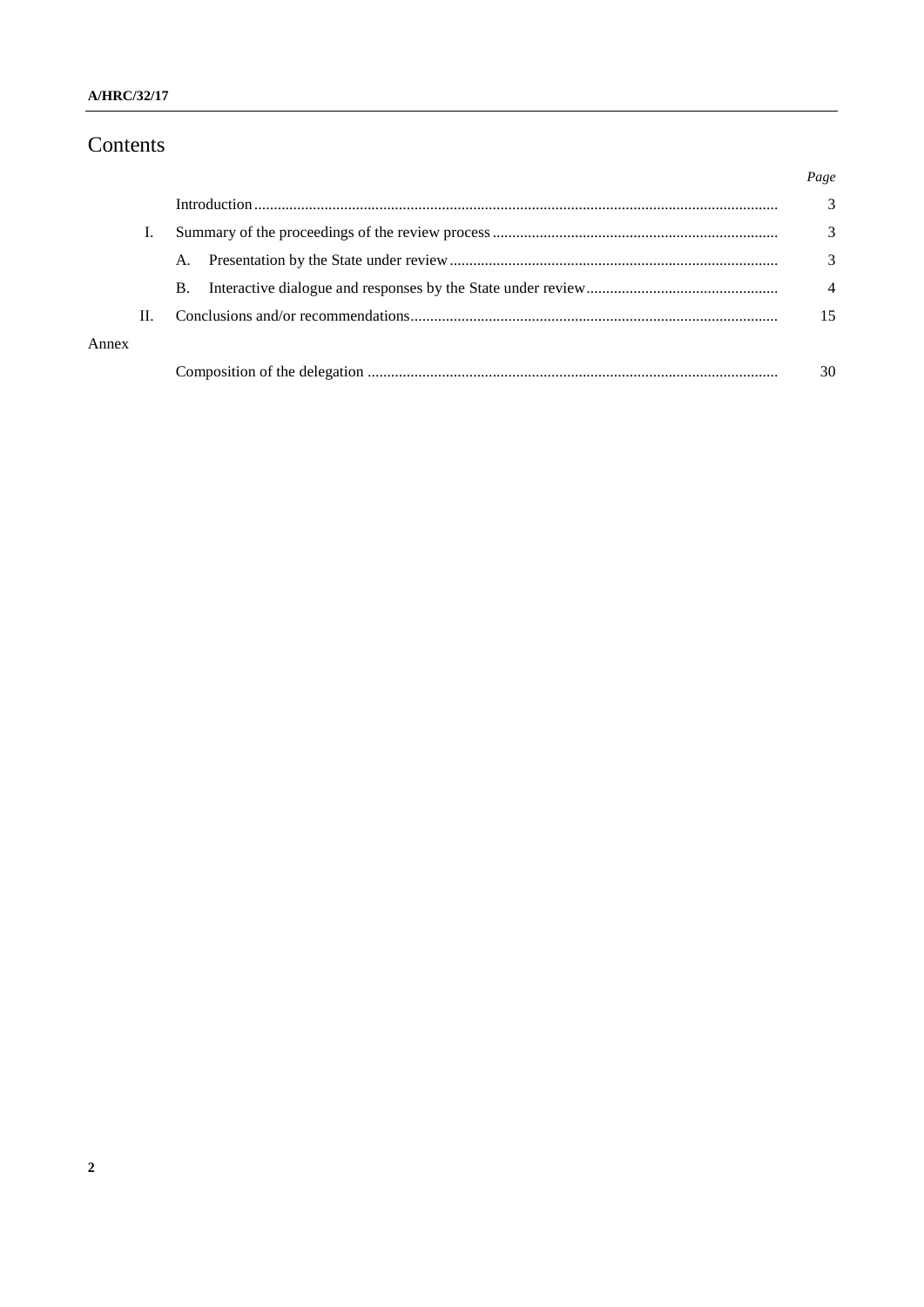## **Introduction**

1. The Working Group on the Universal Periodic Review, established in accordance with Human Rights Council resolution 5/1, held its twenty-fourth session from 18 to 29 January 2016. The review of Singapore was held at the 16th meeting, on 27 January 2016. The delegation of Singapore was headed by Ambassador-at-Large, Ministry of Foreign Affairs, Chan Heng Chee. At its 18th meeting, held on 29 January 2016, the Working Group adopted the report on Singapore.

2. On 12 January 2016, the Human Rights Council selected the following group of rapporteurs (troika) to facilitate the review of Singapore: Botswana, Ecuador and Maldives.

3. In accordance with paragraph 15 of the annex to Human Rights Council resolution 5/1 and paragraph 5 of the annex to Council resolution 16/21, the following documents were issued for the review of Singapore:

(a) A national report submitted/written presentation made in accordance with paragraph 15 (a) (A/HRC/WG.6/24/SGP/1);

(b) A compilation prepared by the Office of the United Nations High Commissioner for Human Rights (OHCHR) in accordance with paragraph 15 (b) (A/HRC/WG.6/24/SGP/2);

(c) A summary prepared by OHCHR in acordance with paragraph 15 (c) (A/HRC/WG.6/24/SGP/3).

4. A list of questions prepared in advance by Belgium, the Czech Republic, Germany, Liechtenstein, Mexico, the Netherlands, Norway, Slovenia, Spain, Sweden, Switzerland, the United Kingdom of Great Britain and Northern Ireland, and the United States of America was transmitted to Singapore through the troika. These questions are available on the extranet of the universal periodic review.

### **I. Summary of the proceedings of the review process**

#### **A. Presentation by the State under review**

5. The Permanent Representative of Singapore, Foo Kok Jwee, said that his country supported and remained committed to the universal periodic review process. It provided a framework for all States to have a conversation on their human rights achievements and challenges on equal terms. The review allowed Singapore to listen to others' views, take stock of progress and engage its citizens and civil society, to achieve its goal of building a fair and inclusive society.

6. He noted that the review was also an opportunity for States to share their best practices and experiences. Singapore would share how it managed the enduring challenges of dealing with primordial and visceral forces of race, language and religion in its diverse society, while trying to overcome its developmental and social challenges.

7. The head of the Singaporean delegation, Ms. Chan, said that the heart of the Singapore story was finding the right political, economic and social strategies for broadly uplifting all communities in Singapore. Singapore was a multiracial society with different languages, religions and cultures. Its social harmony did not happen by chance but by deliberate choices and policies. Each community was prepared to accommodate others and not insist on its own primacy. Crucially, the majority Chinese community agreed not to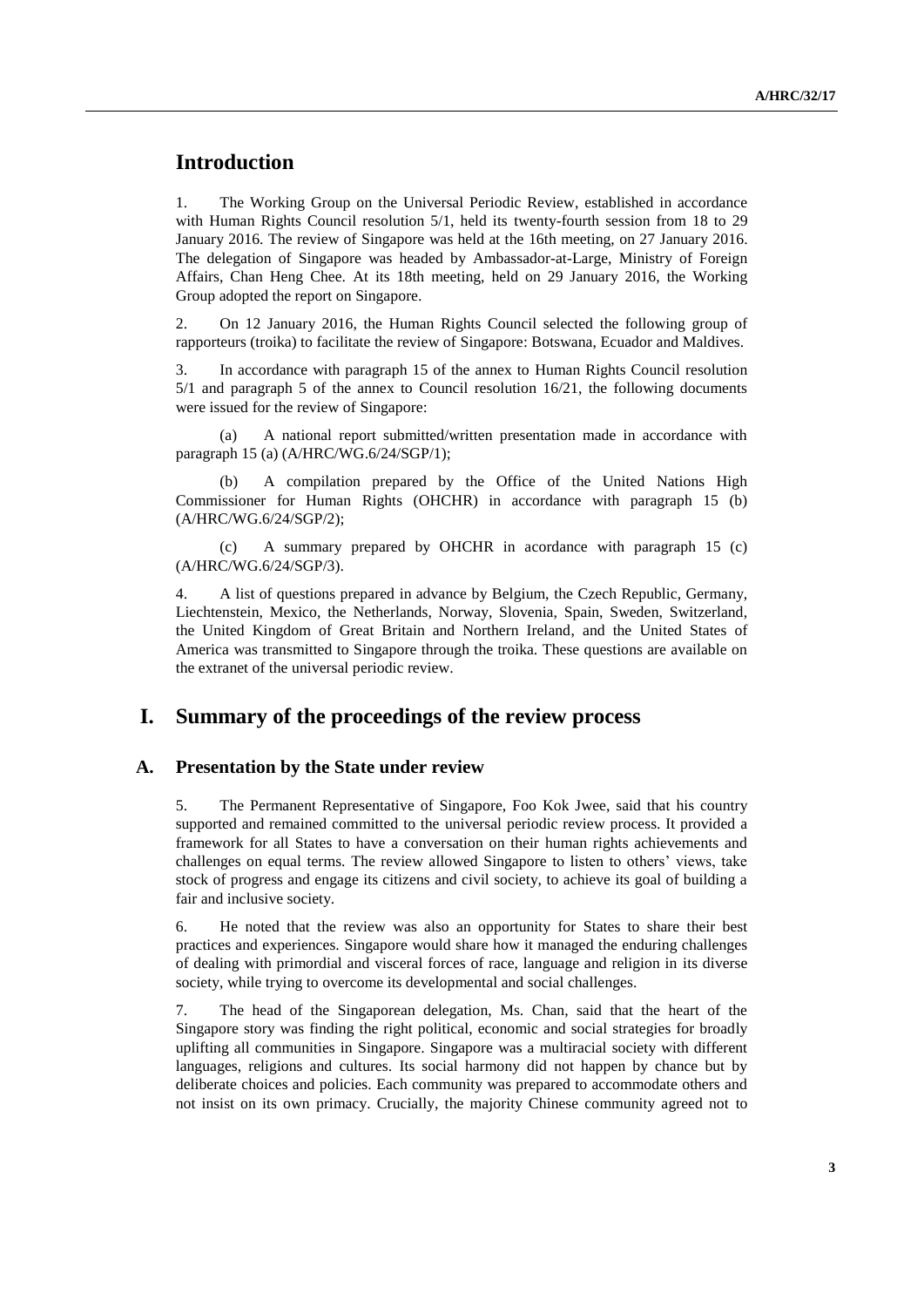assert its majoritarian status, which helped to preserve the common space for all Singaporeans.

8. The Ambassador said that the Government treasured every Singaporean. She also said that Singapore focused on the basics in the first three decades of its nationhood: security, fair opportunities for a good education, stable jobs and homeownership. In the previous 10 years, in response to a widening income gap due to globalization and the technological revolution, more was done to ensure social mobility and provide assurance for older Singaporeans, to ensure that Singapore remained an inclusive society.

9. She said that the Government remained committed to, and invested in, the relentless task of caring for Singaporeans and protecting their fundamental rights, independent of any United Nations human rights review. Singapore was determined to remain a multiracial, fair and just society, with a culture of self-reliance and mutual support, as well as sustain the bond of trust between the Government and its people that had been developed over the previous 50 years. Good governance and a forward-looking outlook were the other key ingredients for the success of Singapore.

10. She noted that Singaporean society was changing. The Government had implemented several new policies since its previous review to enhance social protection and strengthen social harmony, such as MediShield Life, the Pioneer Generation Package, and an enabling master plan for persons with disabilities. In July 2013, Singapore ratified the Convention on the Rights of Persons with Disabilities; in 2015, it signed the International Convention on the Elimination of All Forms of Racial Discrimination; also in 2015, Singapore acceded to the United Nations Protocol to Prevent, Suppress and Punish Trafficking in Persons, Especially Women and Children, supplementing the United Nations Convention against Transnational Organized Crime (Palermo Protocol).

11. The Ambassador said that, while the principles of governance of Singapore, how it protected human rights and preserved social harmony, might not fully conform to how other societies had organized themselves, Singapore had to take a practical and not an ideological approach to human rights. She noted that countries in the West had to review some of their more liberal policies because they proved inadequate in dealing with contemporary manifestations of terrorism, extremism and immigration. Every country should therefore be given the time and space to deal with its own development and advance human rights in its own way, taking into account its unique social and cultural context.

#### **B. Interactive dialogue and responses by the State under review**

12. During the interactive dialogue, 113 delegations made statements. Recommendations made during the dialogue are in section II below.

13. Nepal praised investment in education and health. It welcomed the ratification of the Convention on the Rights of Persons with Disabilities and the signing of the International Convention on the Elimination of All Forms of Racial Discrimination, and encouraged Singapore to consider ratifying the remaining core international human rights instruments.

14. The Netherlands was willing to share experiences with Singapore on developing a national action plan on business and human rights. It expressed concern about executions and new death sentences since the previous review.

15. Israel welcomed the Prevention of Human Trafficking Act, the Protection from Harassment Act, the Workfare Income Supplement Scheme, MediShield Life, and measures regarding senior citizens and employment of persons with disabilities.

16. Nicaragua highlighted the priority given to and high investment in education and health, and improvements in the quality of life of persons with disabilities.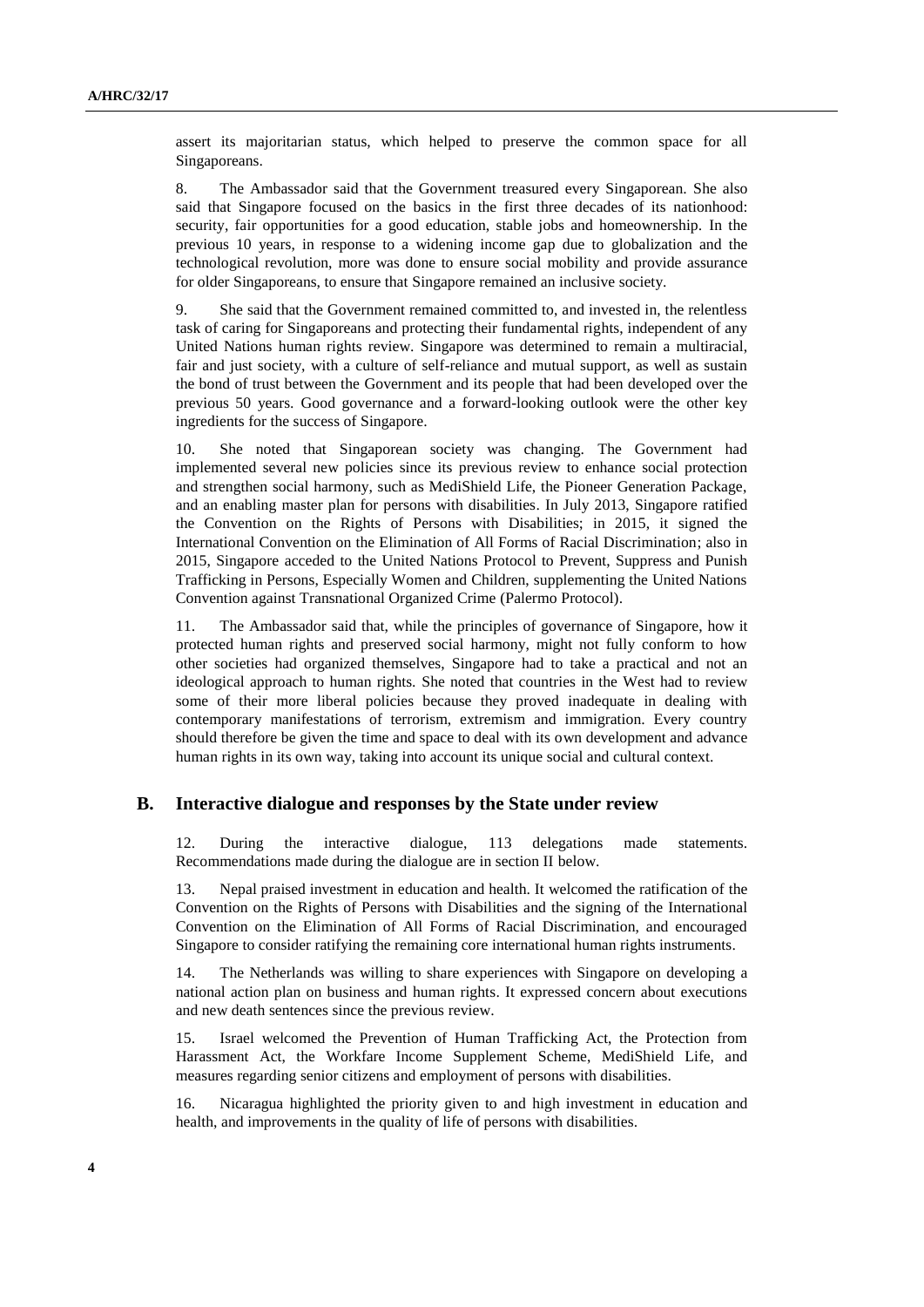17. Nigeria appreciated efforts to strengthen social protection, education and health care. It welcomed the increase of women in high positions, the Legal Aid Bureau and the Criminal Legal Aid Scheme.

18. Norway encouraged Singapore to take more concrete measures to protect the human rights of sexual minorities. It expressed concern about the resumption of executions in 2014 and 2015.

19. Oman welcomed the social and economic development, harmony and cohesion among citizens, and the ratification of the Convention on the Rights of Persons with Disabilities.

20. Pakistan appreciated efforts to foster religious and ethnic harmony, including new Muslim laws, improvements in sharia courts and a social action plan towards deradicalization.

21. Panama noted positively the recent modification of penal legal instruments. It wished to see total freedom of information for its citizens.

22. Paraguay welcomed the enlarged subsidies to protect older persons, the ratification of the Convention on the Rights of Persons with Disabilities, and the 2012-2016 plan to improve accessibility.

23. Peru underscored the progress made, including in implementing economic and social policies for a more just and inclusive society, and efforts to protect migrant workers.

24. The Philippines praised the great strides made in combating human trafficking, and efforts to uphold migrant workers' rights.

25. Poland noted that there was room for improving institutional measures and cooperation with human rights mechanisms.

26. Portugal acknowledged the economic development of Singapore while regretting its ending of a de facto moratorium on the death penalty.

27. Qatar praised efforts to protect and promote human rights, particularly measures regarding education, health services and the elderly.

28. The Republic of Korea noted practical efforts to realize human rights, specifically the health-care 2020 master plan, the Silver Support Scheme and Government-paid paternity leave.

29. The Russian Federation welcomed the new policy of extending social support to citizens, particularly the elderly and those with lower incomes, and the ratification of the Convention on the Rights of Persons with Disabilities.

30. Saudi Arabia noted achievements, in particular improved social services, provided to the elderly and those with lower incomes.

31. Senegal noted measures to improve the education system and the situation of the elderly, and to provide aid to people with low incomes.

32. Serbia welcomed efforts to uphold socioeconomic rights and enhance social cohesion, and encouraged Singapore to explore the possibility of accepting the universal standards on civil and political rights.

33. Sierra Leone encouraged Singapore to incorporate into its legislation a clear definition of all forms of discrimination against women in line with the Convention on the Elimination of All Forms of Discrimination against Women.

34. Slovakia encouraged Singapore to fully implement the Prevention of Human Trafficking Act. It expressed concern about the imposition of the death penalty.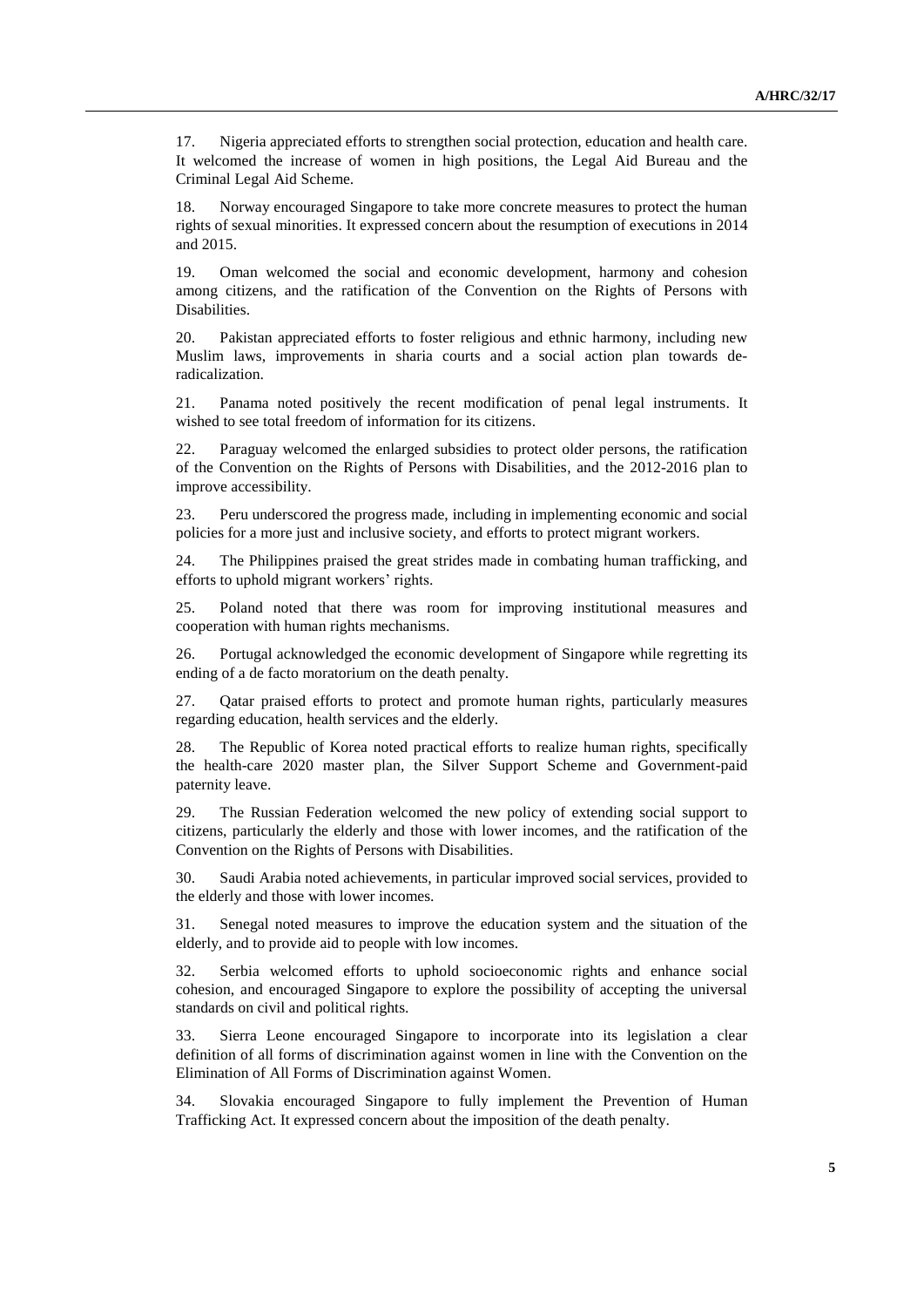35. Slovenia welcomed programmes to promote and protect the rights of older persons.

36. South Africa regretted the decision of Singapore to resume executions in 2014.

37. Spain welcomed the progress in combating trafficking in persons, and the national plan to combat domestic violence. It encouraged repeal of section 377 A of the Penal Code.

38. Sri Lanka praised steps to guarantee the rights of its citizens. It noted its accession to the Palermo Protocol.

39. Sweden acknowledged the commitment of Singapore to the universal periodic review.

40. Switzerland reiterated that the death penalty had no deterrent effect. It expressed concern that arrests without trial were authorized under the Penal Code and other laws.

41. Tajikistan appreciated measures to preserve mutual understanding among those who followed different religions.

42. Thailand welcomed the accession of Singapore to the Convention on the Rights of Persons with Disabilities, the Palermo Protocol and the Association of Southeast Asian Nations (ASEAN) Convention against Trafficking in Persons. It noted efforts to safeguard foreign workers' rights by strengthening the Employment of Foreign Manpower Act.

43. Timor-Leste welcomed the National Family Violence Networking System and the Inter-agency Task Force on Trafficking in Persons.

44. Trinidad and Tobago applauded the legal amendments made to better protect workers, girls and young women, and initiatives to ensure the well-being of older Singaporeans.

45. Turkey welcomed measures to expand the social security network and encouraged Singapore to further strengthen its efforts to protect women's rights.

46. Uganda noted that many international instruments had yet to be ratified, including the Convention relating to the Status of Refugees and the Convention relating to the Status of Stateless Persons.

47. Ukraine acknowledged the commitment of Singapore to secularism and multiracialism to ensure equal standing and opportunities for all citizens.

48. The United Arab Emirates noted the progress in social rights and freedom of religion.

49. The United Kingdom welcomed new measures to protect migrant workers from exploitation. It urged revision to laws and regulations that could prohibit freedom of speech, media and assembly, and removal of scandalizing the judiciary as an offence.

50. The United States welcomed the Prevention of Human Trafficking Act. It expressed concern about respect for individuals' civil and political rights, including those of lesbian, gay, bisexual, transgender and intersex persons, and restrictions on freedom of expression.

51. Uzbekistan welcomed achievements to ensure the rule of law, and the ratification of the Convention on the Rights of Persons with Disabilities and the Palermo Protocol.

52. The Bolivarian Republic of Venezuela welcomed the ratification of the Convention on the Rights of Persons with Disabilities, and the progress in implementing the national road map for the integration of persons with disabilities into society.

53. Bangladesh appreciated the safeguarding of social harmony through legally protected respect for diversity. It noted efforts to safeguard migrants' well-being, and welcomed strengthened social protection for low-income citizens.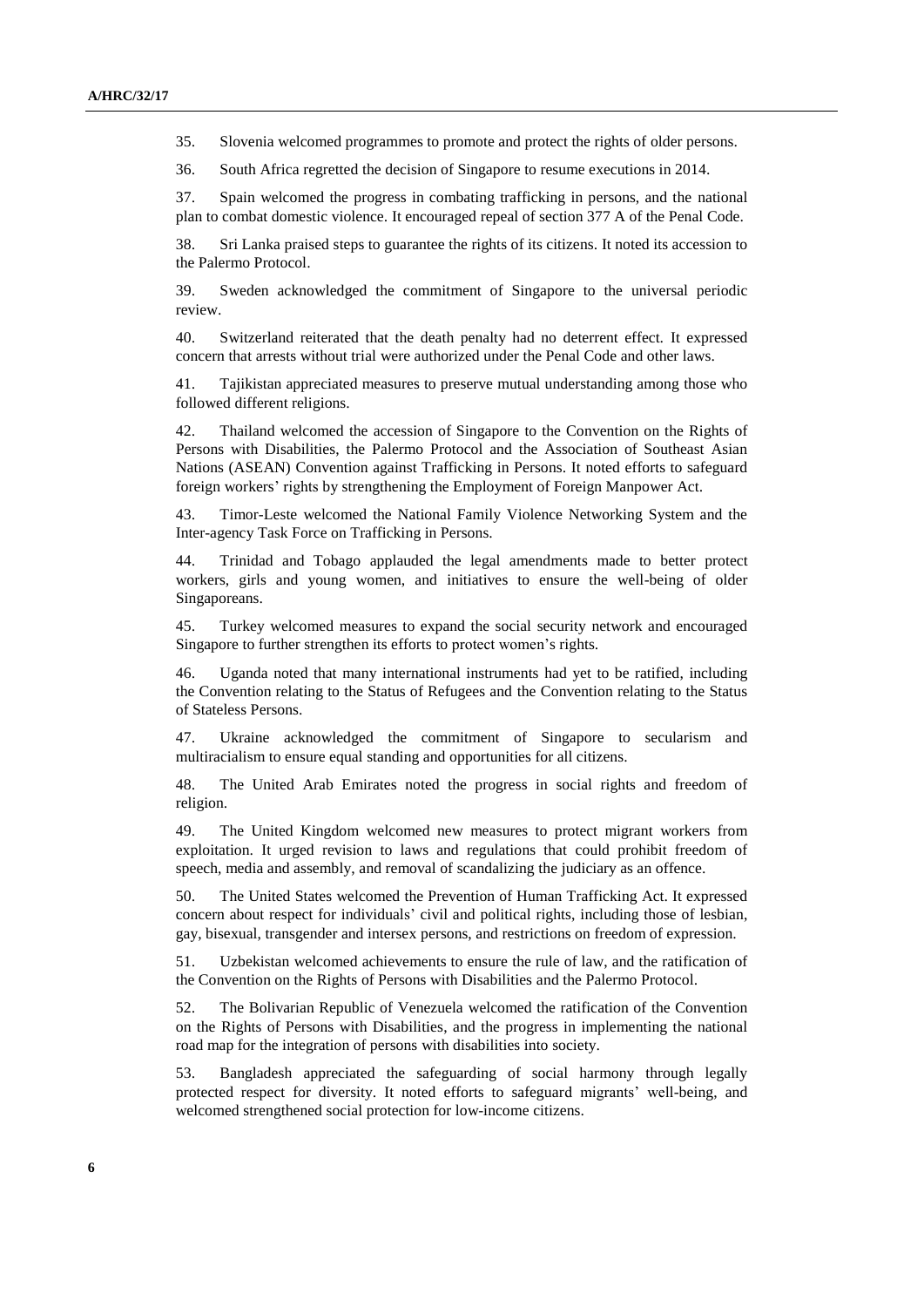54. Zimbabwe noted policies and programmes to improve social protection, particularly for the elderly and low- and middle-income groups. It welcomed the ratification of the Convention on the Rights of Persons with Disabilities and the Palermo Protocol.

55. Afghanistan welcomed the implementation of the second national plan for persons with disabilities to help them to better integrate in the community.

56. Albania welcomed measures by Singapore to provide quality and affordable care for elderly persons, putting in place programmes and relevant infrastructure.

57. Algeria welcomed measures to strengthen social welfare programmes, especially for the most destitute, and the national plan for the elderly.

58. Argentina welcomed the national action plan against trafficking in persons. It expressed concern about the use of the death penalty.

59. Australia welcomed the ratification of the Convention on the Rights of Persons with Disabilities and the signature of the International Convention on the Elimination of All Forms of Racial Discrimination, as well as the Misuse of Drugs (Amendment) Act and the Penal Code (Amendment) Act.

60. Austria welcomed the progress achieved by Singapore since its previous review, including the protection of the rights of the elderly and persons with disabilities, and the fight against human trafficking. It encouraged extending an invitation to the Special Rapporteur on freedom of expression.

61. In response to questions on the death penalty, Singapore said no civilized society glorified in the taking of lives. Singapore applied capital punishment to deter the most serious crimes such as murder and drug trafficking.

62. Singapore said it was small and densely populated, and situated in a region with major drug trafficking centres. Ensuring Singaporeans' fundamental right to safety and security was paramount. By being tough on crime and emphasizing rehabilitation, the system succeeded in protecting lives while having one of the world's lowest homicide rates. Drug abuse rates were kept under control.

63. In 2012, following a regular criminal justice review and rigorous debates in Parliament, Singapore made the mandatory death penalty discretionary under very specific situations.

64. The application of corporal punishment was guided by necessity and proportionality. There were absolute limits on the number of strokes, and it was administered under highly regulated conditions.

65. Singapore enacted the Protection from Harassment Act in 2014 in response to calls for greater protection from harassment, including online harassment, from its citizens and civil society.

66. Singapore kept core treaties under review and engaged seriously with treaty bodies. While Singapore was not party to certain treaties, its domestic policies generally complied with their substance.

67. Singapore gave space for freedom of assembly without compromising order and stability. Public assemblies generally required permits, except those posing lower safety and security risks. From 2012 to 2015, 88 public demonstrations took place at the Speakers' Corner.

68. Singapore applied preventive detention without trial only as a last resort and only under exceptional circumstances to counter serious threats against public order or national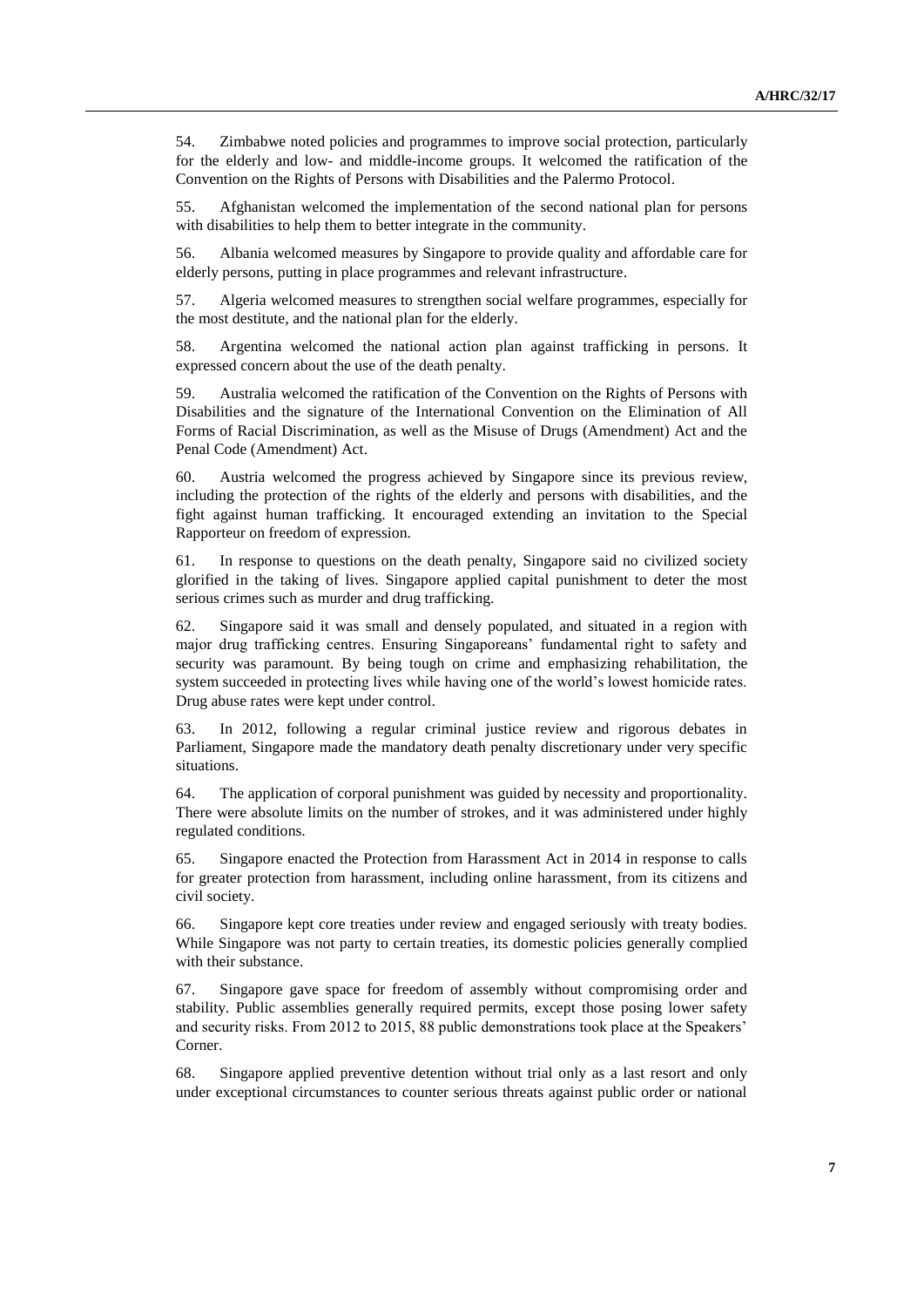security. The Internal Security Act was effective in addressing the threat of terrorism in the current heightened security climate.

69. Preventive detention was governed by the same robust checks and balances as normal arrests. Rehabilitation was a key component to help detainees reintegrate into society after release. Volunteers from the Religious Rehabilitation Group gave religious counselling to counter radical ideology.

70. On trafficking in persons, Singapore established an Inter-agency Task Force on Trafficking in Persons in 2010, launched a national plan of action in 2012 and enacted the Prevention of Human Trafficking Act in 2015. Singapore co-funded public awareness initiatives, and partnered with civil society to provide assistance, such as temporary employment and language lessons for victims. Singapore was one of the first to ratify the ASEAN Convention against Trafficking in Persons in January 2016.

71. Responding to a question on conscientious objectors, Singapore underscored that it had no choice but to base its defence on citizen soldiers. National service applied to all male Singaporeans and Permanent Residents, regardless of race or religion. Singapore recognized freedom of religion as a constitutional right, but allowing individuals to opt out or choose alternative forms of national service would weaken its strong public support and impact the defence of Singapore.

72. On freedom of speech, no one in Singapore was prosecuted for criticizing the Government or its policies, and many were doing so. The Constitution guaranteed the right to freedom of expression. However, there must be safeguards against those who abused this right to denigrate or offend the beliefs of others, or to incite racial or religious hatred.

73. The Online News Licensing Scheme puts print and online news on more equal regulatory footing, but did not change standards required of the content.

74. The media regulatory framework was complemented with a strong focus on promoting media and information literacy. The independent Media Literacy Council and the Inter-Ministry Cyber Wellness Steering Committee were established to achieve these goals.

75. On defamation suits involving politicians, Singapore placed great importance on the credibility of public institutions and political leaders. Libellous allegations were challenged in court. Trust and reputation were invaluable assets in Government, which Singapore did not want to see debased.

76. Singapore affirmed that lesbian, gay, bisexual, transgender and intersex persons were part of Singaporean society and their contributions were acknowledged like those of all citizens. The Government had to manage lesbian, gay, bisexual, transgender and intersex issues sensitively and pragmatically without fracturing society because Singapore was basically a conservative society.

77. Section 377 A of the Penal Code on sodomy, which was inherited during the colonial history of Singapore, was not proactively enforced. Lesbian, gay, bisexual, transgender and intersex persons were free to lead their lives. Parliament decided after an intense debate in 2007 to retain this law. The Prime Minister noted at that time that it was better to accept the legal untidiness and ambiguity of leaving the law as it was, and it would not be wise to force this issue by settling it one way or the other. Singapore firmly opposed discrimination and harassment, and did not discriminate against lesbian, gay, bisexual, transgender and intersex applicants to the civil service. The approach was "to live and let live", preserve the common space for all communities, and let society evolve gradually and decide collectively.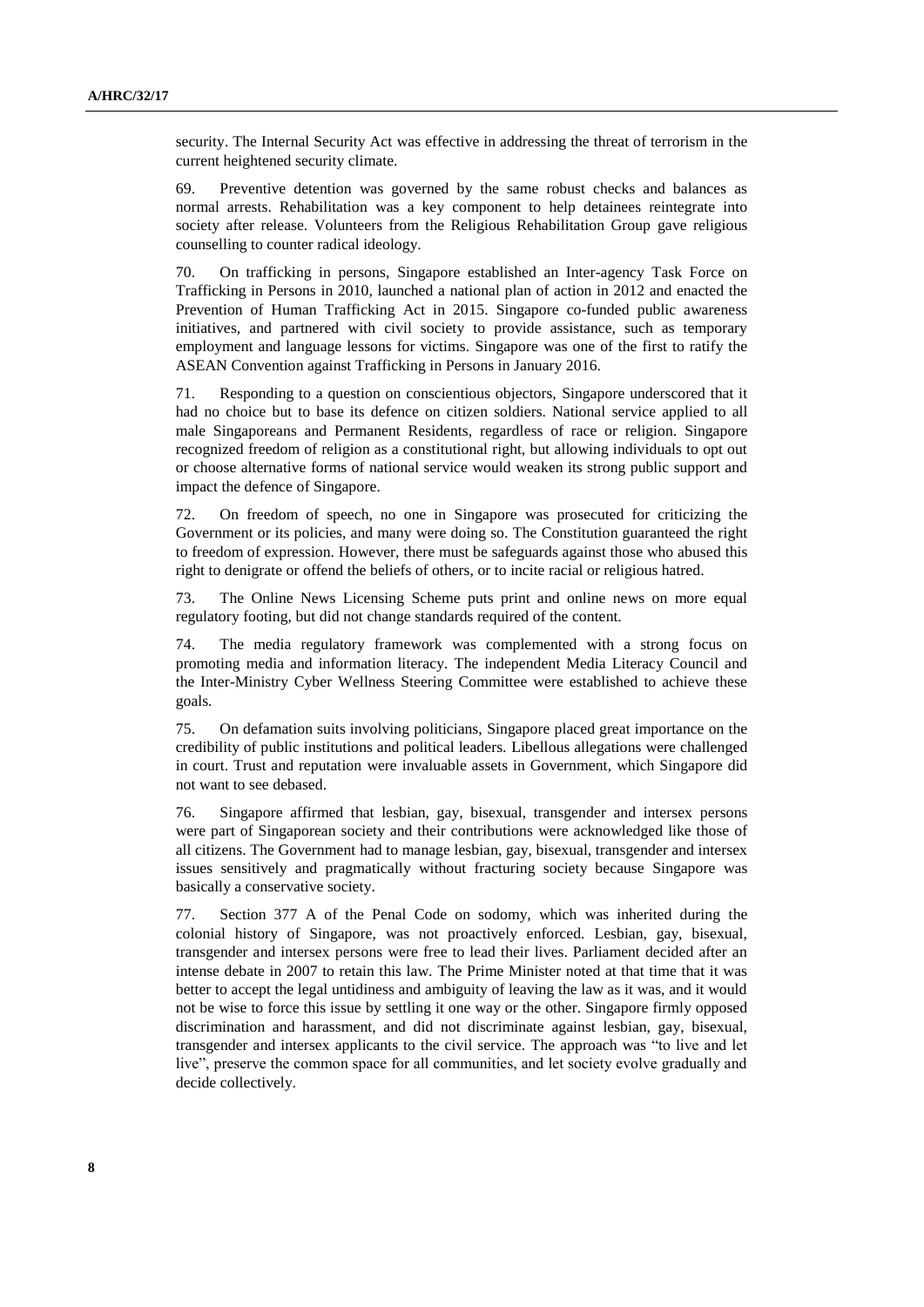78. Azerbaijan noted the ratification of the Convention on the Rights of Persons with Disabilities and accession to the Palermo Protocol. It welcomed the Inter-Racial and Religious Confidence Circles Steering Committees.

79. Bahamas welcomed the people-centred policies and programmes of Singapore, its universal health-care scheme, increased assistance to persons with disabilities, and accession to the Palermo Protocol.

80. Bahrain welcomed steps to improve living conditions, and to achieve social harmony and religious tolerance.

81. Viet Nam welcomed the achievements in protecting and promoting human rights since the previous review.

82. Barbados noted the ethnic and religious diversity. It welcomed investment in housing, health care and education, and attention for the elderly and less well-off.

83. Belarus noted the approach of Singapore to combating human trafficking. It welcomed efforts to enhance social protection, and additional investments in education, health and housing.

84. Belgium encouraged Singapore to align its domestic legislation with the Convention on the Elimination of All Forms of Discrimination against Women. It expressed concern about minors' still being enlisted in the army and judged by a military tribunal.

85. Benin welcomed efforts to promote education, health care and children's rights. It noted legislative reforms to protect women, children and girls against violence, negligence and exploitation.

86. Bhutan noted that the education and health-care systems of Singapore had resulted in an increase in the well-being of its citizens.

87. The Plurinational State of Bolivia recognized advances on education and health. It welcomed the signing of the International Convention on the Elimination of All Forms of Racial Discrimination and encouraged its prompt ratification.

88. Botswana noted measures to fight human trafficking. It also encouraged expediting the ratification of the International Convention on the Elimination of All Forms of Racial Discrimination. It expressed concern that Muslim women did not enjoy equal rights regarding family, marriage and divorce.

89. Brazil appreciated policies to enhance social protection, and investments in education. It noted laws and policies promoting tolerance among ethnic and religious groups, and also encouraged the prompt ratification of the International Convention.

90. Brunei Darussalam noted the importance attached to quality and affordable health care. It welcomed efforts to provide education bursaries to children from two-thirds of Singaporean households.

91. Burundi welcomed measures to enhance the rights of children and persons with disabilities, as well as the right to housing and measures to combat human trafficking.

92. Cambodia welcomed the ratification of the Convention on the Rights of Persons with Disabilities and achievements in housing, health care, education, protection of the elderly, and prevention of human trafficking.

93. Germany appreciated positive developments regarding freedom of opinion, especially during the latest elections. It expressed concern about the practice of caning, the death penalty and the situation of foreign workers.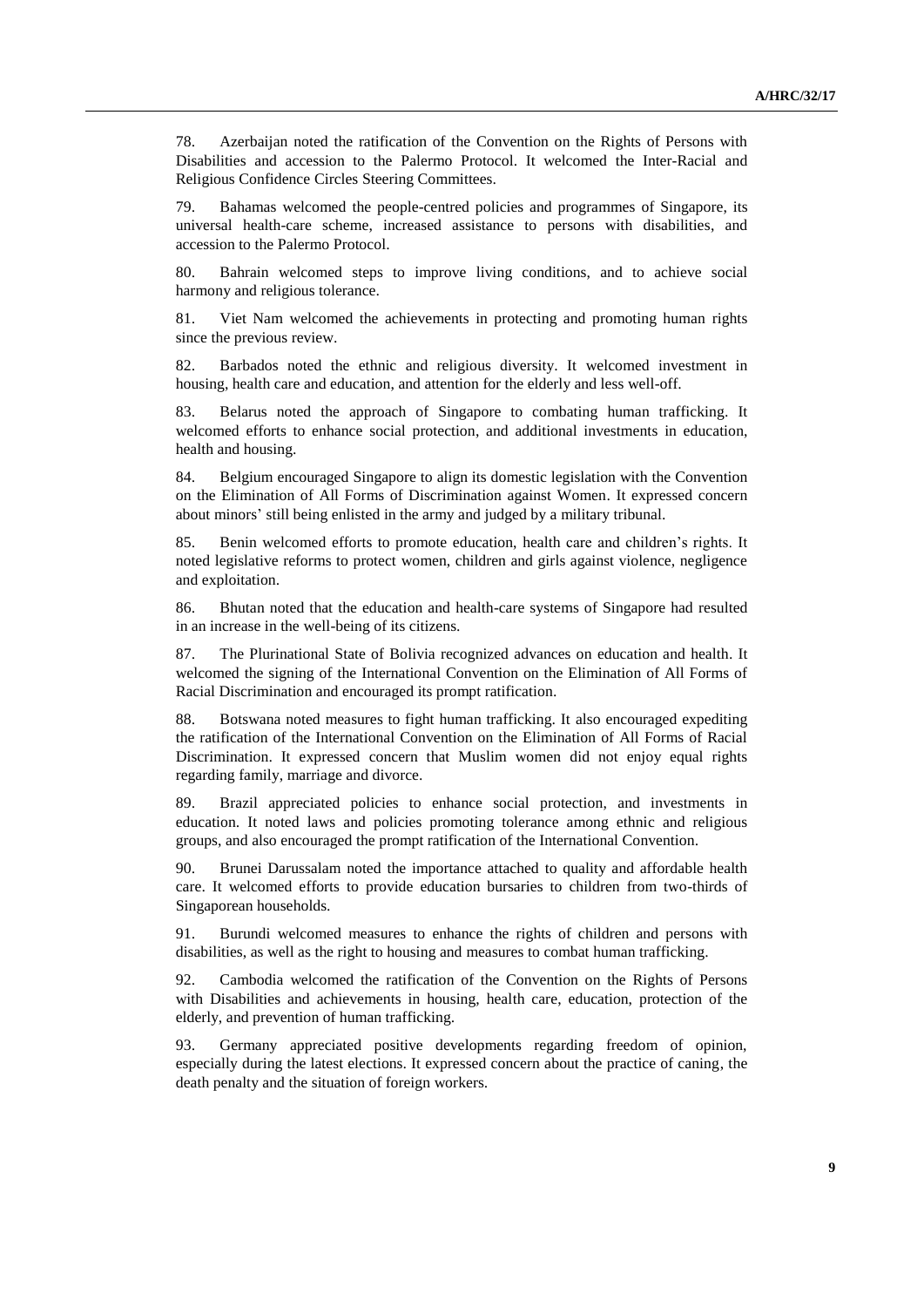94. Chile noted the progress in implementing previous universal periodic review recommendations.

95. China noted achievements in housing, health, education and social services, racial equality and freedom of religion, and measures to combat human trafficking.

96. Colombia welcomed the establishment of an Inter-ministerial Committee on Human Rights to follow up and implement recommendations.

97. The Congo appreciated the ratification of the main international human rights instruments.

98. Costa Rica underscored social and development policies to address inequality, while expressing concern about restrictions on peaceful demonstrations and freedom of expression.

99. Cuba welcomed efforts to strengthen social protection and improve health care, including the Progressive Wage Model and MediShield Life, and the national action plan for the elderly.

100. Cyprus welcomed reforms to enhance social protection, particularly for the elderly and low-income earners, and to improve health care and housing.

101. The Czech Republic appreciated the responses to its advance questions.

102. The Democratic People's Republic of Korea welcomed efforts to strengthen social protection, health care and care for the elderly, and to protect women and girls, children and persons with disabilities.

103. Denmark asked what concrete steps had been taken to ratify the Convention against Torture and Other Cruel, Inhuman or Degrading Treatment or Punishment.

104. Ecuador welcomed efforts to promote intercultural and religious harmony, and to protect the rights of older persons and persons with disabilities.

105. Egypt welcomed extensive social protection measures for older persons and groups with limited income in areas of housing, education and health.

106. Ethiopia appreciated the efficient health-care systems, lifelong learning and access to education, and improved social protection.

107. Fiji welcomed efforts to strengthen social cohesion, the national action plan against human trafficking, and the amendment of laws related to gender equality.

108. Finland welcomed the ratification of the Convention on the Rights of Persons with Disabilities and the International Convention on the Elimination of All Forms of Racial Discrimination. It encouraged decriminalization of consensual sexual activity and revoking censorship guidelines discriminating against lesbian, gay, bisexual, transgender and intersex persons.

109. Singapore planned ahead to meet the needs of an ageing population and advocated a more positive view of older persons. To improve health-care affordability, Singapore enhanced its MediShield Life scheme in 2015 to provide universal health coverage for life, regardless of age or pre-existing conditions.

110. The vision of Singapore was to create "A Nation for All Ages". It launched an action plan for successful ageing in August 2015 to create a conducive workplace for all ages, and reorganize its health-care system to place more emphasis on prevention and make the delivery of health-care services more appropriate for the ageing population, make its city infrastructure more senior-friendly, and provide a greater range of social activities for its seniors.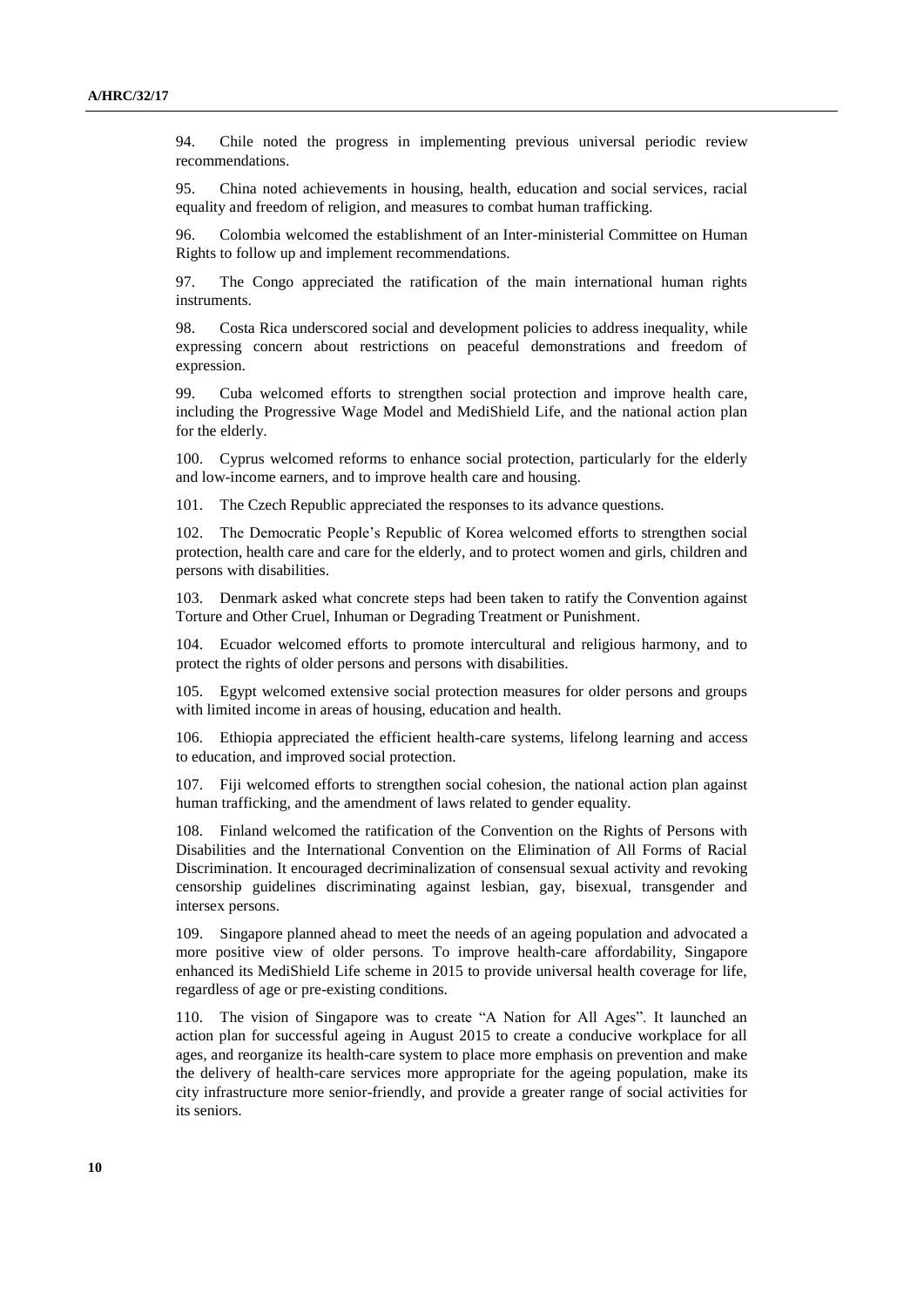111. Singapore invited the Independent Expert on the enjoyment of all human rights by older persons to visit.

112. Singapore improved welfare provisions to vulnerable groups and timely protection, while ensuring they felt safe in their environment. The poor received additional cash assistance above subsidies available to all citizens. Timely and flexible assistance avoided the "cliff effect". Singapore established 24 Social Service Offices, and there were more than 400 civil society organizations where people could get early help. This also enabled the Government to receive regular feedback to adjust policies to evolving needs.

The enabling master plan  $(2012-2016)$  made Singapore a friendlier and more accessible place for persons with disabilities. Transport and infrastructure were more wheelchair-accessible, and spending in special education schools increased by 50 per cent in the previous five years.

114. Singapore was strongly committed to its obligations under the Convention on the Elimination of All Forms of Discrimination against Women. To promote shared parental responsibilities, fathers received up to two weeks' paternity leave, and working mothers could share a week's maternity leave with husbands. Singapore also took a gender-sensitive perspective on issues such as health.

115. Singapore planned to enact the Vulnerable Adults Act in 2016 to protect adults who suffered from or were at risk of abuse, neglect or self-neglect. Singapore also planned to amend the Mental Capacity Act to protect the dignity and interest of individuals who lacked the mental capacity to make informed decisions on their own.

Responding to questions, Singapore stressed that corporal punishment of young persons was the last resort. It was subject to stringent safeguards, after counselling and alternative disciplinary methods had repeatedly failed.

Singapore planned to consider extending the care and protection provisions under the Children and Young Persons Act from 16 to 18 years of age.

118. Singapore underscored that its racial and religious harmony was the result of continuing efforts by the Government, community organizations and citizens. Its Constitution affirmed that all citizens were equal before the law regardless of race, language or religion. The Presidential Council for Minority Rights scrutinized bills to ensure that they did not unfairly discriminate against any race or religion. Singapore implemented an Ethnic Integration Policy to ensure a balanced mix of ethnic communities in public housing, and made English the working language so as not to favour any particular ethnic group. Group Representation Constituencies also ensured that minorities would always be represented in Parliament.

119. The Government regularly engaged ethnic and religious community leaders through the National Steering Committee on Racial and Religious Harmony. The Inter-Racial and Religious Confidence Circles in every constituency brought together different ethnic and religious leaders to organize common activities and nurture trust. Singapore intended to ratify the International Convention on the Elimination of All Forms of Racial Discrimination in 2017.

120. Its Constitution enjoined the Government of Singapore to care for the interests of the Malays, the indigenous people of Singapore who were overwhelmingly of the Muslim faith. The Administration of the Muslim Law Act in 1968 established the Islamic Religious Council of Singapore, Syariah Court and Registry of Muslim Marriages, which worked closely together to ensure that the practice of Muslim law in Singapore was progressive and responsive to evolving social contexts, while adhering to the principles of Islam. The madrasas provided an academic education within an Islamic environment.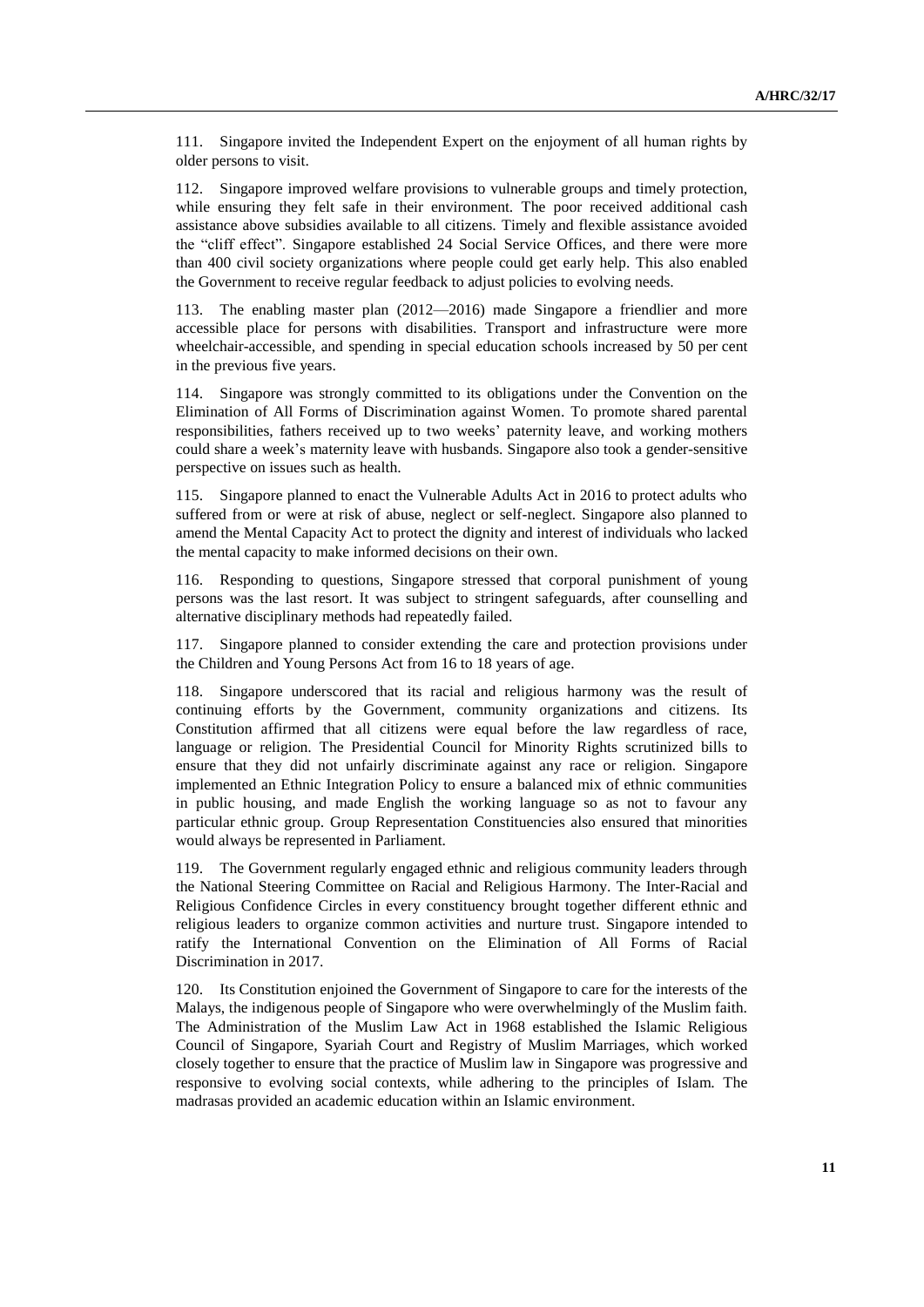121. Singapore explained how it created better skills, better jobs and better careers as the best form of welfare for its workers. It recently implemented the SkillsFuture initiative to develop an integrated system of education, training and career progression, and foster lifelong learning. It provided grants and subsidies for training and support for leadership development, and fostered collaboration with employers and unions to meet industries' future manpower needs.

122. The Workfare Income Supplement Scheme was a targeted scheme that helped lowincome workers be self-reliant through continued employment through cash supplements, retirement savings top-ups, and up to 95 per cent subsidies for training courses. For sectors facing depressed wages, the Progressive Wage Model set out training requirements in exchange for higher wages. Those efforts contributed to social mobility.

Singapore had one of world's highest migrant worker concentrations. One in three persons in its workforce was foreign. Singapore valued their contributions and was committed to safeguarding their well-being and rights.

124. Surveys showed most migrant workers were happy with their work conditions, and would recommend to their families and friends to work in Singapore. Laws such as the Employment Act provided them the same avenues of justice as locals. Additional safeguards were provided through the Employment of Foreign Manpower Act and the Employment Agencies Act. Those mandated, for instance, that employers give payslips, and that the withholding of passports against workers' wishes was illegal. Fees that Singapore employment agencies could charge workers were also limited.

125. The Government shared complaints with relevant embassies in Singapore for investigations by local authorities. Singapore had taken a range of actions against more than 2,000 errant employers in 2015. Every complaint of abuse reported was investigated. Singapore was working with civil society to reach out to foreign workers about their rights and where they could seek help.

126. Singapore noted that all types of foreign worker housing must adhere to rules on safety and well-being. The longer-term direction was to improve workers' living conditions towards larger dormitories with full facilities.

127. Singapore introduced a weekly rest day for foreign domestic workers, and the maximum penalties for abuses of such workers under its Penal Code were 1.5 times the norm. The Government worked with civil society to provide skills training on workers' rest days.

128. France welcomed the accession of Singapore to the Convention on the Rights of Persons with Disabilities and the signature of the International Convention on the Elimination of All Forms of Racial Discrimination.

129. Georgia highlighted policies to enhance social protection, especially for low- and middle-income citizens, and steps to improve education and health care. It welcomed the ratification of the Convention on the Rights of Persons with Disabilities while encouraging ratification of the remaining international instruments.

130. Canada acknowledged accession to the Palermo Protocol.

131. Ghana welcomed the Inter-agency Task Force on Trafficking in Persons and the National Family Violence Networking System.

132. Greece highlighted the progress in access to education for all, women's empowerment in public, corporate and civil society sectors, and the protection of child victims of violence.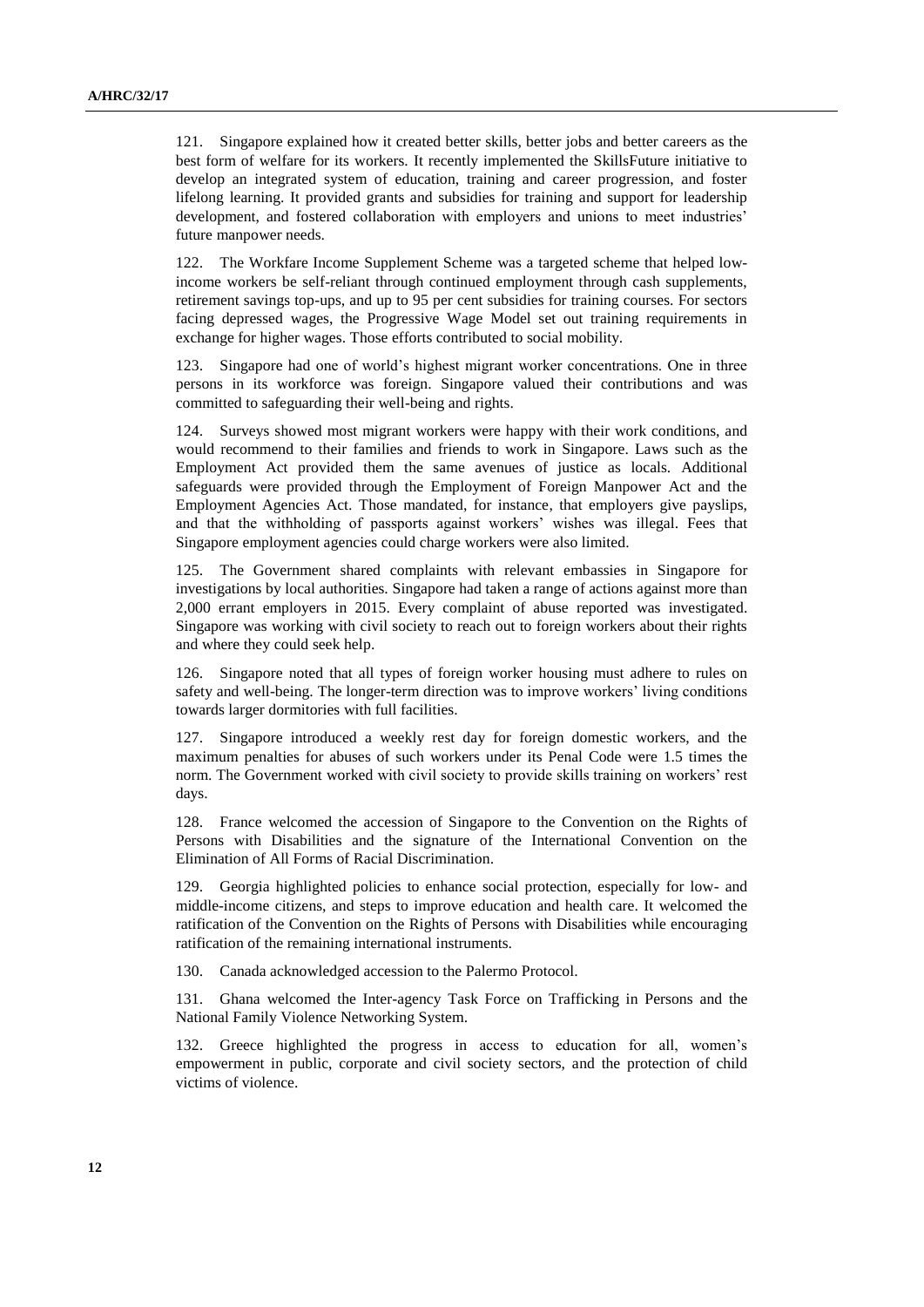133. Haiti welcomed progress in achieving ethnic diversity, social harmony and an open immigration policy.

134. The Holy See noted the Inter-Agency Task Force on Trafficking in Persons, and the national plan of action on trafficking in persons.

135. Honduras welcomed the ratification of the Palermo Protocol.

136. India welcomed the ratification of the Convention on the Rights of Persons with Disabilities, the high representation of women in public life, and recent legislative initiatives aimed at preventing trafficking in persons.

137. Indonesia encouraged Singapore to consider developing a comprehensive human rights national action plan and strengthening national human rights institutions in conformity with the principles relating to the status of national institutions for the promotion and protection of human rights (the Paris Principles).

138. The Islamic Republic of Iran appreciated efforts in education, public health and protection of the elderly.

139. Iraq urged ratification of the remaining core international human rights treaties.

140. Ireland noted the ratification of the Convention on the Rights of Persons with Disabilities, the signature of the International Convention on the Elimination of All Forms of Racial Discrimination, and the national action plan on trafficking in persons. Ireland expressed concern about the resumption of executions in 2014 and reports of restrictions on the right to freedom of peaceful assembly.

141. New Zealand acknowledged that judges were allowed to exercise discretion in imposing the death penalty in some cases.

142. Italy welcomed measures to strengthen social protection and investments aimed at improving education, health care and housing, and the commitment of Singapore to advancing the rights of women and the situation of the elderly.

143. Jamaica welcomed the advances in social cohesion achieved through the promotion of human rights and the rule of law.

144. Japan welcomed measures to provide financial support for lower-income citizens, improve education and health care, promote the rights of persons with disabilities, improve working environments and respond to the challenges of the ageing society.

145. Kazakhstan welcomed the progress in social protection, health, education, housing and women's rights, and the policy of ensuring equal standing and opportunities to all citizens.

146. Kenya welcomed the progressive social policies that promoted harmony and social inclusion.

147. Kuwait noted achievements in education, health care and the rule of law.

148. Kyrgyzstan noted ethnic and religious diversity in Singapore. It also welcomed policies to promote and protect human rights.

149. The Lao People's Democratic Republic welcomed the progress in social protection, social harmony, building a fair and inclusive society, gender equality, education and healthcare services, and freedom of expression.

150. Latvia welcomed measures to strengthen social protection, in particular to ensure access to quality education for all, enhance gender equality, provide universal health care, and strengthen child protection.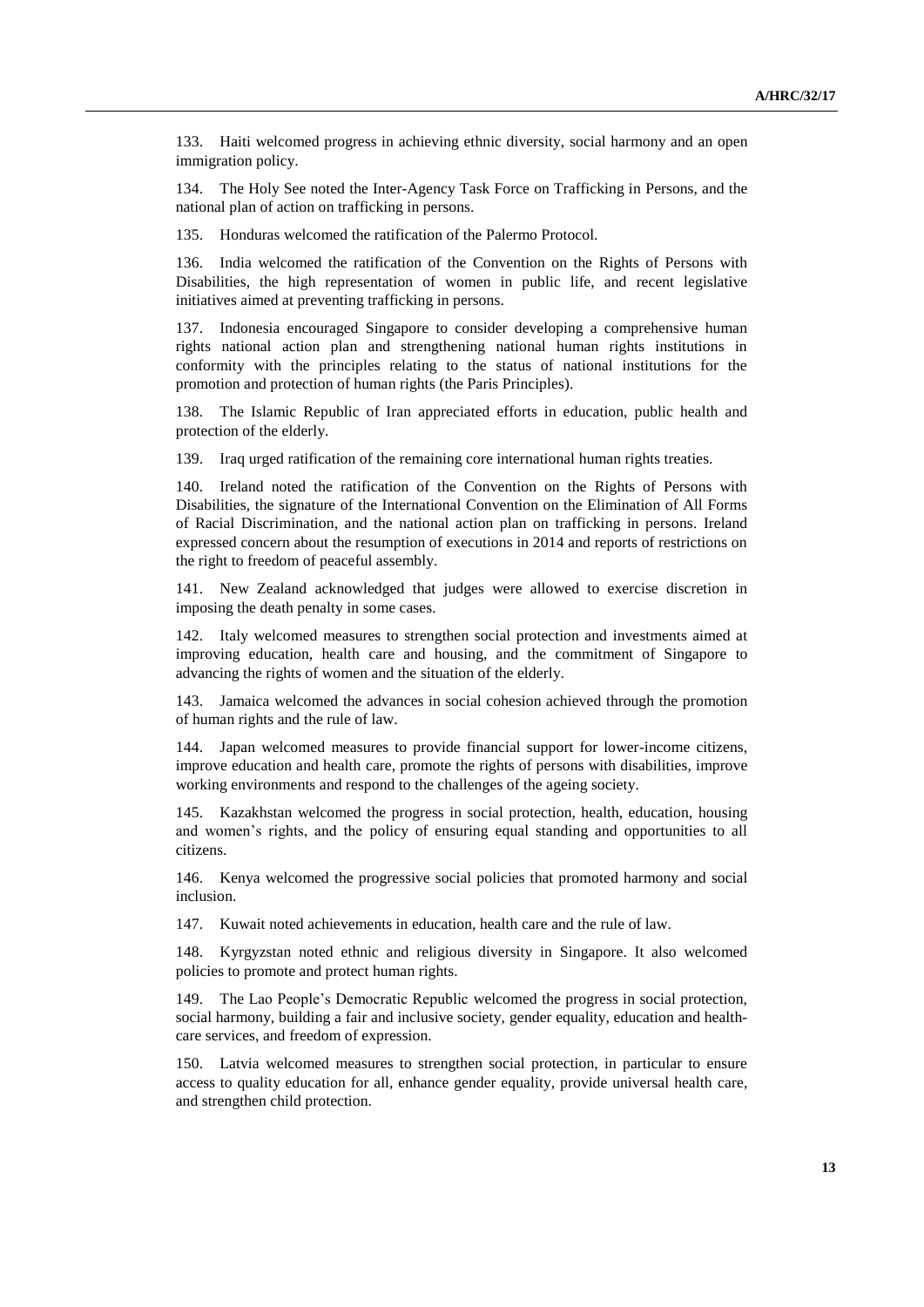151. Lebanon welcomed achievements in education, housing and health care.

152. Libya welcomed the ratification of the Convention on the Rights of Persons with Disabilities and the creation of a government agency to create employment opportunities for persons with disabilities, and efforts to raise awareness on religious tolerance and social harmony.

153. Malaysia noted enhanced socioeconomic protection for low- and middle-income households through improved access to quality education, housing and health care. It welcomed the programmatic strategies to provide care for an ageing population.

154. Maldives welcomed the ratification of the Convention on the Rights of Persons with Disabilities, the signature of the International Convention on the Elimination of All Forms of Racial Discrimination, accession to the Palermo Protocol, and efforts to strengthen the national legislation on trafficking in persons.

155. Mauritius noted the enabling master plan for persons with disabilities, the Prevention of Human Trafficking Act, accession to the Palermo Protocol, and the Inter-Racial and Religious Confidence Circles Steering Committees to promote inter-faith and inter-racial harmony.

156. Mexico welcomed the ratification of the Convention on the Rights of Persons with Disabilities.

157. Montenegro welcomed the National Family Violence Networking System, and asked about plans to criminalize domestic violence and marital rape, and ensure that the definition of rape covered any non-consensual sexual act.

158. Morocco welcomed the progress in education, health and housing, as well as various initiatives to promote and protect the rights of children, persons with disabilities and victims of human trafficking.

159. Myanmar welcomed the progress in social protection; health care; the rights of women, children and persons with disabilities; care for migrant workers and their wellbeing; and preserving social harmony.

160. Namibia welcomed efforts to improve the lives of citizens in all stages, such as the increased spending on education and support of low-income Singaporeans through the Workfare Income Supplement Scheme.

161. Uruguay welcomed social policies for vulnerable sectors while expressing concern about criminalization of homosexual relations. It positively noted that the death penalty was no longer mandatory for some offences.

162. In closing, Ms. Chan said that Singapore would examine each comment and question carefully to consider how to further improve its efforts to realize human rights.

163. She added that Singapore had a strong position on gender equality and would strive to do better. Singapore would actively review the need to repeal marital rape immunity.

164. Ms. Chan expressed appreciation for many delegations' acknowledgement of the good work by Singapore in strengthening social protection and social harmony.

165. Singapore would continue to consult its citizens and civil society. It would have to chart its own course and adapt its policies to remain relevant in the ever-changing social, economic and political circumstances to serve Singaporeans best.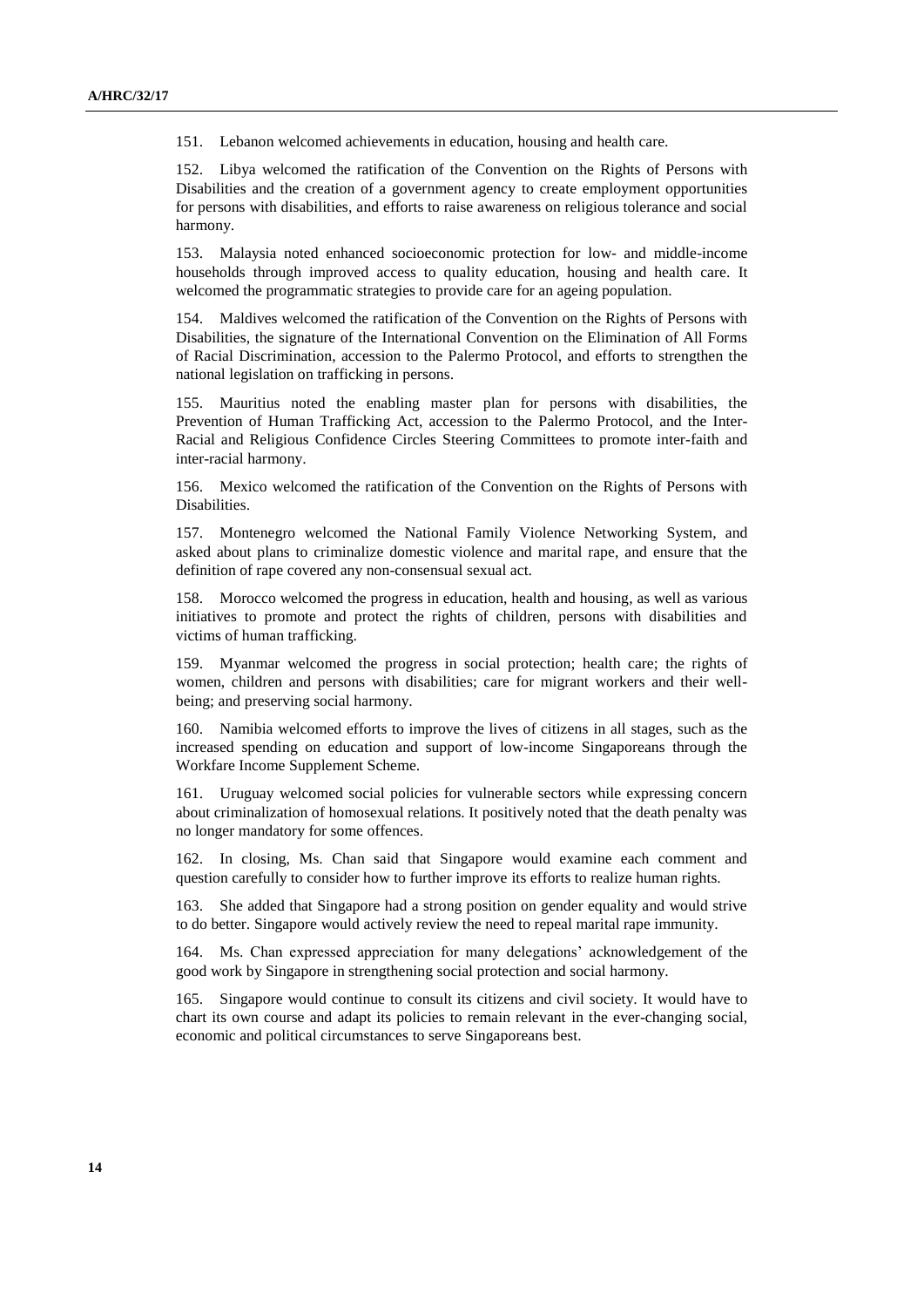# **II. Conclusions and/or recommendations\*\***

166. **The following recommendations will be examined by Singapore, which will provide responses in due time, but no later than the thirty-second session of the Human Rights Council in June 2016.**

166.1 **Consider the ratification of the international human rights instruments, to which it is not yet a party (Nicaragua);**

166.2 **Continue its accession to the core international human rights instruments (Azerbaijan);**

166.3 **Consider ratifying the human rights treaties, to which Singapore is not yet a party, especially the International Covenants (Costa Rica); Promptly undertake the necessary procedures for ratification of the core human rights treaties, including the International Covenant on Civil and Political Rights and the International Covenant on Economic, Social and Cultural Rights (Japan); Consider ratifying other core human rights treaties such as the International Covenant on Economic, Social and Cultural Rights and the International Covenant on Civil and Political Rights (Mauritius);**

166.4 **Ratify more human rights treaties, especially the International Covenant on Economic, Social and Cultural Rights and the International Covenant on Civil and Political Rights (Israel);**

166.5 **Sign and ratify the human rights instruments already accepted in the previous review (Uruguay);**

166.6 **Consider ratifying the International Convention on the Elimination of All Forms of Racial Discrimination (Ghana);**

166.7 **Ratify the International Convention on the Elimination of All Forms of Racial Discrimination (Georgia) (Kenya) (Morocco) (Russian Federation);**

166.8 **Ratify the International Convention on the Elimination of All Forms of Racial Discrimination, signed in 2015 (Senegal); Complete the Convention's ratification process (Turkey); Ratify the Convention at the earliest opportunity (Australia); Work towards ratifying the Convention, which it signed in 2015 (Zimbabwe);**

166.9 **Ratify all core human rights treaties to which it is not yet a party, including the International Convention on the Elimination of All Forms of Racial Discrimination; the International Covenant on Civil and Political Rights; the International Covenant on Economic, Social and Cultural Rights; and the Convention against Torture (Latvia);**

166.10 **Ratify the International Convention on the Elimination of All Forms of Racial Discrimination and consider ratifying the International Covenant on Economic, Social and Cultural Rights (Slovakia);**

166.11 **Become a party to the International Covenant on Civil and Political Rights and its Optional Protocols (Sweden);**

166.12 **Facilitate acceding to both the International Covenant on Civil and Political Rights and the International Covenant on Economic, Social and Cultural Rights (Republic of Korea); Consider acceding to the International** 

<sup>\*\*</sup> The conclusions and recommendations have not been edited.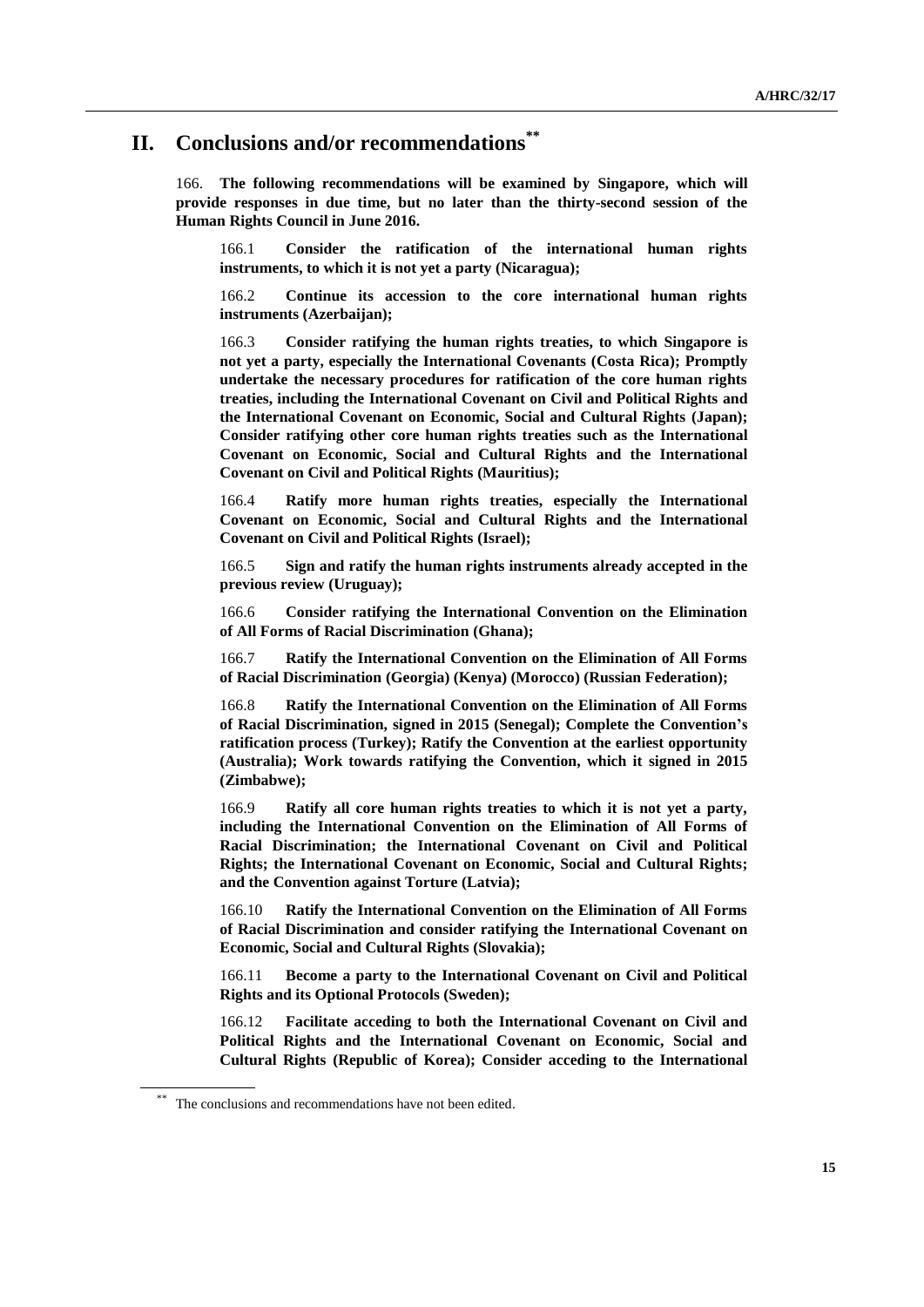**Covenant on Civil and Political Rights and the International Covenant on Economic, Social and Cultural Rights (Thailand);**

166.13 **Consider ratifying the International Covenant on Civil and Political Rights (Ghana);**

166.14 **Fulfil its international obligations by ratifying as a matter of priority the International Covenant on Civil and Political Rights and the International Covenant on Economic, Social and Cultural Rights (France);**

166.15 **Ratify the International Covenant on Civil and Political Rights (Montenegro) (South Africa);**

166.16 **Ratify other core international human rights treaties, particularly the International Covenant on Civil and Political Rights; the International Covenant on Economic, Social and Cultural Rights; the International Convention on the Elimination of All Forms of Racial Discrimination; the Convention against Torture; and the Optional Protocol to the Convention on the Elimination of All Forms of Discrimination against Women (Slovenia);**

166.17 **Ratify the International Covenant on Civil and Political Rights and its Optional Protocols and the International Covenant on Economic, Social and Cultural Rights and its Optional Protocol (Finland);**

166.18 **Ratify the International Covenant on Civil and Political Rights and its Second Optional Protocol; the International Covenant on Economic, Social and Cultural Rights and its Optional Protocol; as well as the Convention against Torture (Portugal);**

166.19 **Take appropriate measures towards acceding to other core international human rights instruments, namely the International Covenant on Civil and Political Rights; the International Covenant on Economic, Social and Cultural Rights; the International Convention on the Elimination of All Forms of Racial Discrimination; and the Convention against Torture (Kazakhstan);**

166.20 **Ratify the Second Optional Protocol to the International Covenant on Civil and Political Rights aiming at the abolition of the death penalty (Montenegro);**

166.21 **Establish a formal moratorium on the death penalty, with a view to ratifying the Second Optional Protocol to the International Covenant on Civil and Political Rights (Australia);**

166.22 **Consider ratifying the International Covenant on Economic, Social and Cultural Rights (Ghana);**

166.23 **Consider the possibility of acceding to the International Covenant on Economic, Social and Cultural Rights; the International Convention on the Protection of the Rights of All Migrant Workers and Members of Their Families; and the Optional Protocol to the Convention on the Rights of the Child on the sale of children (Egypt);**

166.24 **Consider ratifying the International Covenant on Economic, Social and Cultural Rights; the International Covenant on Civil and Political Rights; and the Second Optional Protocol thereto (Namibia);**

166.25 **Remove its reservations to the Convention on the Elimination of All Forms of Discrimination against Women and sign its Optional Protocol (Sweden);**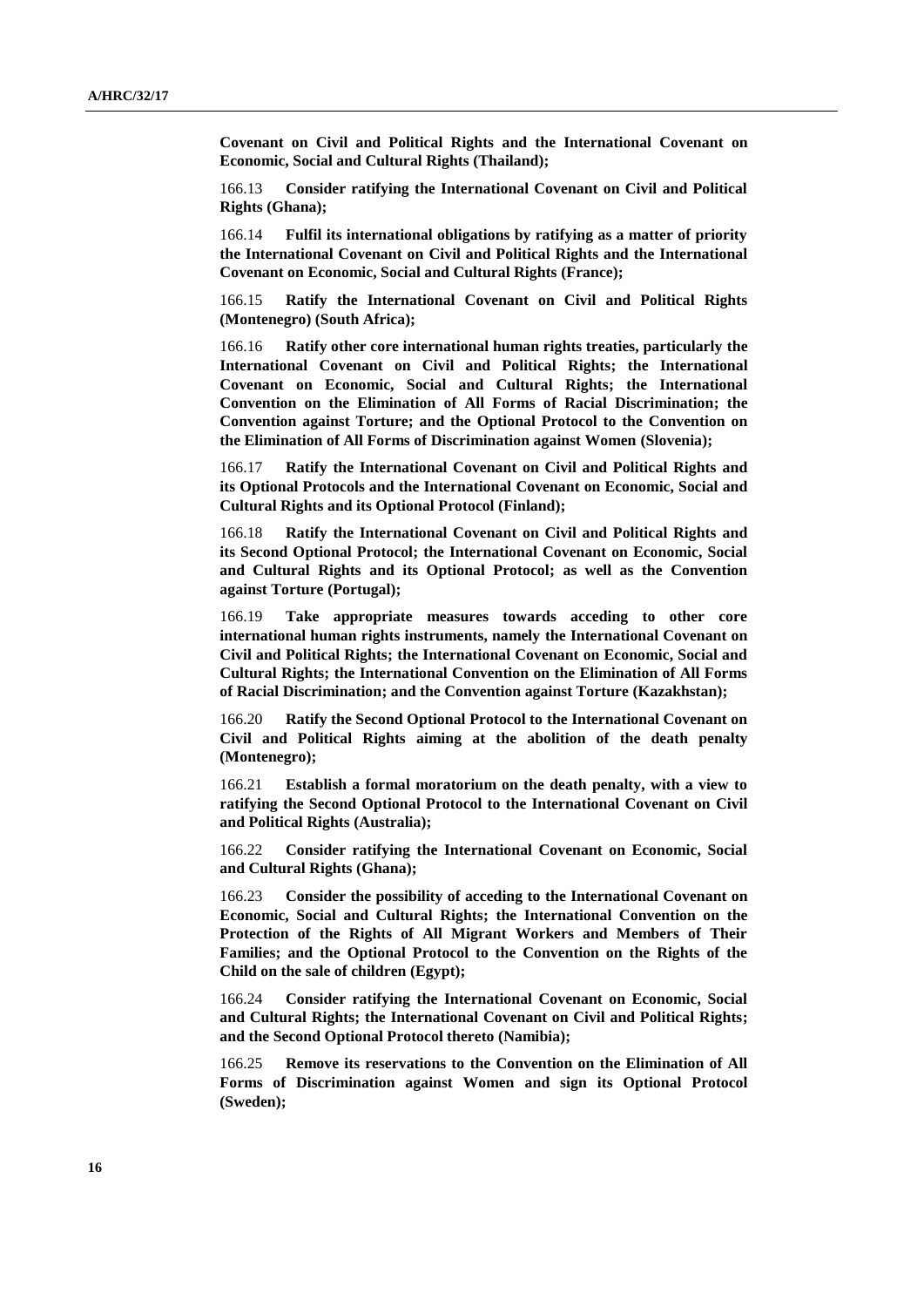166.26 **Accede to the Convention against Torture (New Zealand); Ratify the Convention against Torture (South Africa) (Switzerland);**

166.27 **Consider ratifying the Convention against Torture (Ghana);**

166.28 **Consider ratifying the Convention against Torture, the International Convention on the Protection of the Rights of All Migrant Workers and Members of Their Families, and ILO Convention 189 (Philippines);**

166.29 **Intensify its efforts to ratify the Convention against Torture (Denmark);**

166.30 **Initiate the procedures aimed at ratifying the Convention against Torture (Chile);**

166.31 **Ratify the Convention against Torture and its Optional Protocol (Cyprus) (Lebanon);**

166.32 **Ratify the Convention against Torture and Optional Protocol thereto, as well as the International Covenant on Civil and Political Rights and the International Covenant on Economic, Social and Cultural Rights (Czech Republic);**

166.33 **Take concrete steps towards the abolition of the death penalty and corporal punishment, including ratifying the Convention against Torture and its Optional Protocol (Sweden);**

166.34 **Sign and ratify the Convention against Torture and the International Convention for the Protection of All Persons from Enforced Disappearance (France);**

166.35 **Complete the process of accession to the Optional Protocol to the Convention on the Rights of the Child on the sale of children (Kyrgyzstan);**

166.36 **Ratify the Convention on the Rights of the Child, in particular its Optional Protocol on the sale of children (Senegal);**

166.37 **Withdraw reservations and declarations made on the occasion of accession to the Convention on the Rights of the Child and gradually incorporate its provisions into domestic law (Uruguay);**

166.38 **Accede to the Optional Protocol to the Convention on the Rights of the Child on the sale of children (Ecuador); Ratify the Optional Protocol to the Convention on the Rights of the Child on the sale of children (Australia) (Paraguay);**

166.39 **Consider accession to the Optional Protocol to the Convention on the Rights of the Child on the sale of children (Albania);**

166.40 **Continue to work towards completion of necessary internal processes so that it may accede to the Optional Protocol to the Convention on the Rights of the Child on the sale of children (Bahamas);**

166.41 **Speed up the consideration of accession to the Optional Protocol to the Convention on the Rights of the Child on the sale of children (Belarus);**

166.42 **Consider accession to the International Convention on the Protection of the Rights of All Migrant Workers and Members of Their Families (Peru); Consider ratifying the International Convention on the Protection of the Rights of All Migrant Workers and Members of Their Families (Ghana);**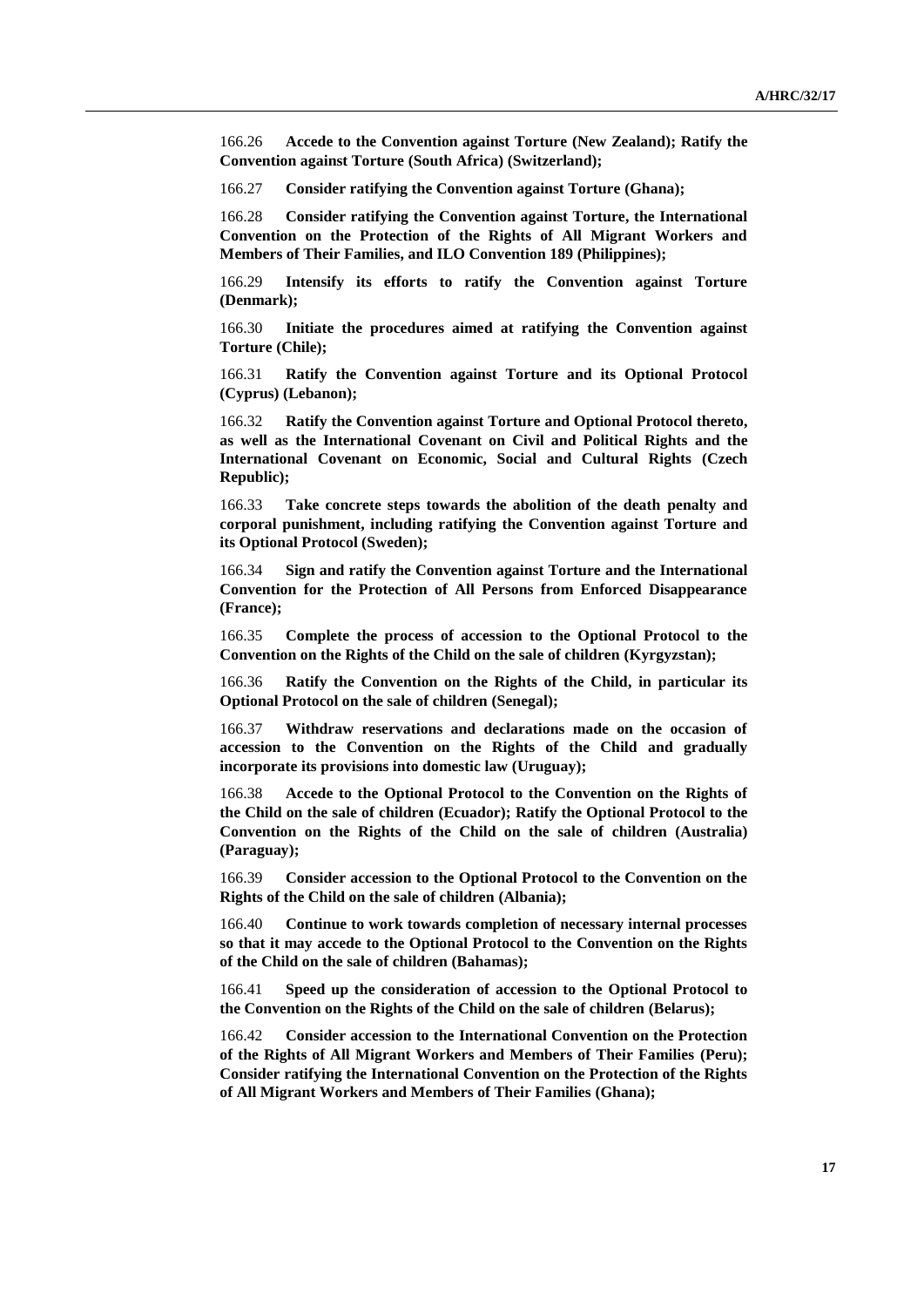166.43 **Ratify the International Convention on the Protection of the Rights of All Migrant Workers and Members of Their Families (Algeria) (Ecuador);**

166.44 **Sign and ratify the core international human rights instruments, including the International Convention on the Protection of the Rights of All Migrant Workers and Members of Their Families, the Convention against Torture, the International Convention for the Protection of All Persons from Enforced Disappearance and the International Covenant on Civil and Political Rights (Sierra Leone);**

166.45 **Take efforts toward the accession of international human rights instruments, including the International Convention on the Protection of the Rights of All Migrant Workers and Members of Their Families and the Convention against Torture (Indonesia);**

166.46 **Consider ratifying the International Convention for the Protection of All Persons from Enforced Disappearance (Ghana);**

166.47 **Ratify the Convention against Discrimination in Education (Benin);**

166.48 **Consider favourably accession to the Rome Statute of the International Criminal Court (Peru); Consider ratifying the Rome Statute of the International Criminal Court (Ghana);**

166.49 **Accede to the Rome Statute of the International Criminal Court (Poland); Ratify the Rome Statute of the International Criminal Court (Benin) (Botswana) (France) (Latvia); Become a party to the Rome Statute of the International Criminal Court (Austria);**

166.50 **Accede to and fully align its national legislation with the Rome Statute of the International Criminal Court (Cyprus) (Portugal);**

166.51 **Ratify core international human rights instruments, in particular the Rome Statute of the International Criminal Court, the International Convention on the Protection of the Rights of All Migrant Workers and Members of Their Families and the Optional Protocol to the Convention against Torture (Honduras);**

166.52 **Take measures to ratify ILO Conventions 111 and 189 and to amend the labour legislation so that it also apply to foreign domestic workers and ensure that such workers are entitled to adequate wages, decent working conditions, benefits and access to complaint and redress mechanisms (Brazil);**

166.53 **Review its policy with respect to the ratification of ILO Convention No. 111 (Trinidad and Tobago);**

166.54 **Ratify ILO Conventions Nos. 87, 111, 169 and 189 (Benin);**

166.55 **Ratify the 1951 Convention relating to the Status of Refugees and the Protocol to it, as well as the Convention against Torture (Ukraine);**

166.56 **Continue to ensure the implementation of ratified human rights treaties (Pakistan);**

166.57 **Take further steps in order establish an independent national human rights institution giving emphasis to the protection of women's rights (Greece);**

166.58 **Continue to improve its legal instruments in the field of human rights and social protection (Tajikistan);**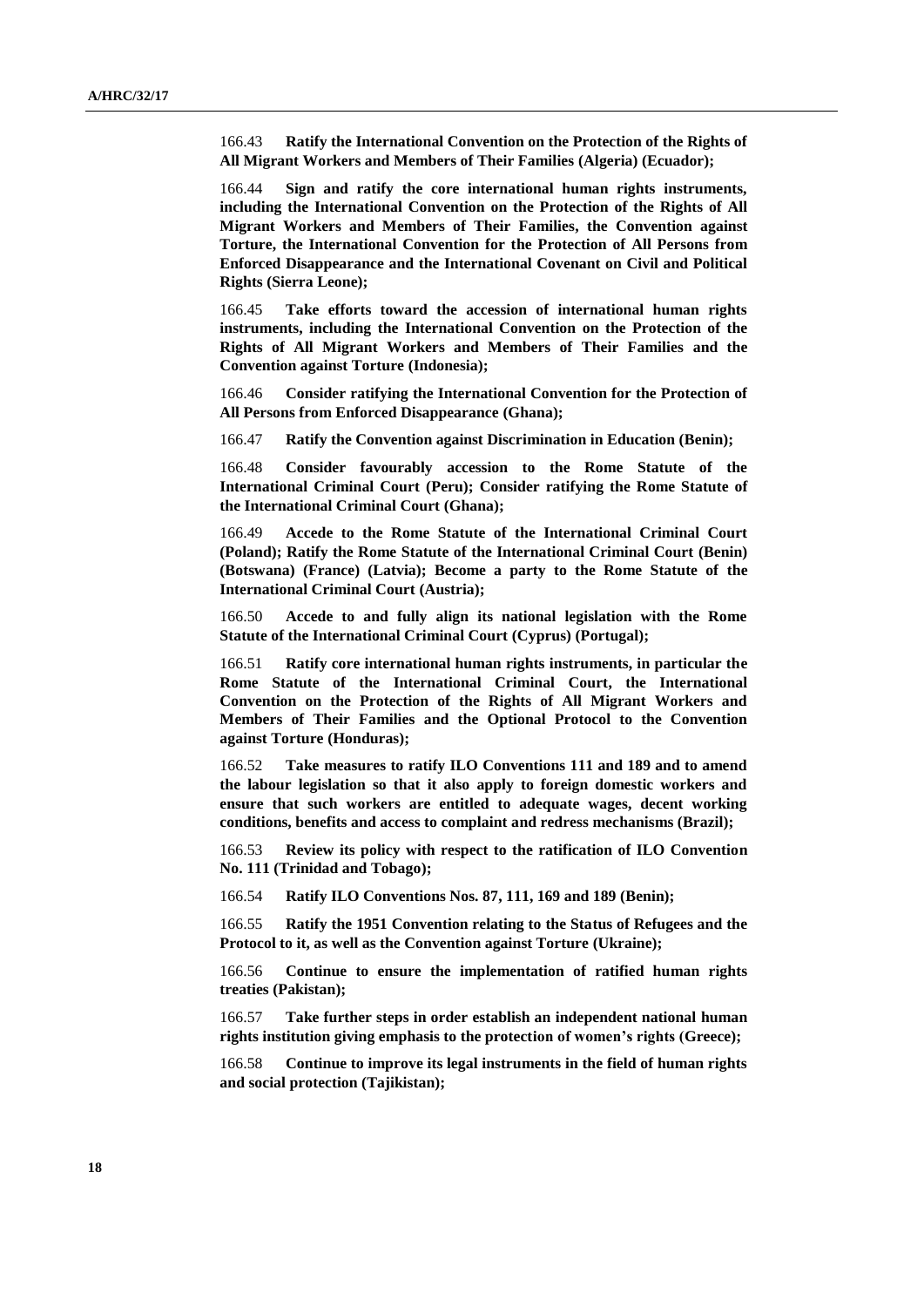166.59 **Further implement international human rights norms into the national legislation (Uzbekistan);**

166.60 **Enact comprehensive legislation prohibiting discrimination in employment on the basis of sex, race, ethnicity, religion, age, sexual orientation, gender identity and expression, marital status or disability (Canada);**

166.61 **Review laws and regulations that call for immediate and automatic deportation of migrant workers on health grounds (Uganda);**

166.62 **Align its legislation to the definition of discrimination against women in accordance with Article 1 of the Convention on the Elimination of All Forms of Discrimination against Women, and adopt laws and policies for the full participation of women in both public and private decision spaces (Paraguay);**

166.63 **Continue incorporating the Convention on the Elimination of All Forms of Discrimination against Women into its domestic legal system to eliminate all forms of discrimination against women (Serbia);**

166.64 **Consider incorporating into its legislation a definition of discrimination against women (Timor-Leste);**

166.65 **Continue efforts to harmonize its legislation and ensure equality between men and women, particularly in marriage and family relations (Botswana);**

166.66 **Place high priority on the full incorporation of the Convention on the Elimination of All Forms of Discrimination against Women into the domestic legal system (Greece);**

166.67 **Consider adopting laws and policies on the promotion of the full participation of women under equal conditions in decision-making in all sectors of public, political and professional life (Plurinational State of Bolivia);**

166.68 **Abolish section 377 A of the Penal Code (Norway);**

166.69 **Take necessary measures to eliminate legislation that criminalizes same-sex relations and to repeal section 377 A of the Penal Code (Slovenia);**

166.70 **Decriminalize consensual homosexual relations between adults (Spain);**

166.71 **Revoke legal provisions criminalizing sexual activity between consenting adults (Sweden);**

166.72 **Repeal laws that criminalize homosexuality (United Kingdom of Great Britain and Northern Ireland);**

166.73 **Repeal the anti-sodomy law, which criminalizes the private consensual conduct of gay men (United States of America);**

166.74 **Formally repeal section 377 A of the Penal Code criminalising homosexual acts (Austria);**

166.75 **Take the necessary measures to eliminate legislation and policies that criminalize, in a direct or an indirect way, same sex relations and discriminate against lesbian, gay, bisexual, transgender and intersex persons (Brazil);**

166.76 **Eliminate provisions in national legislation that discriminate against women and other groups such as lesbian, gay, bisexual, transgender and intersex persons, including revising the section 377 A of the Penal Code (Czech Republic);**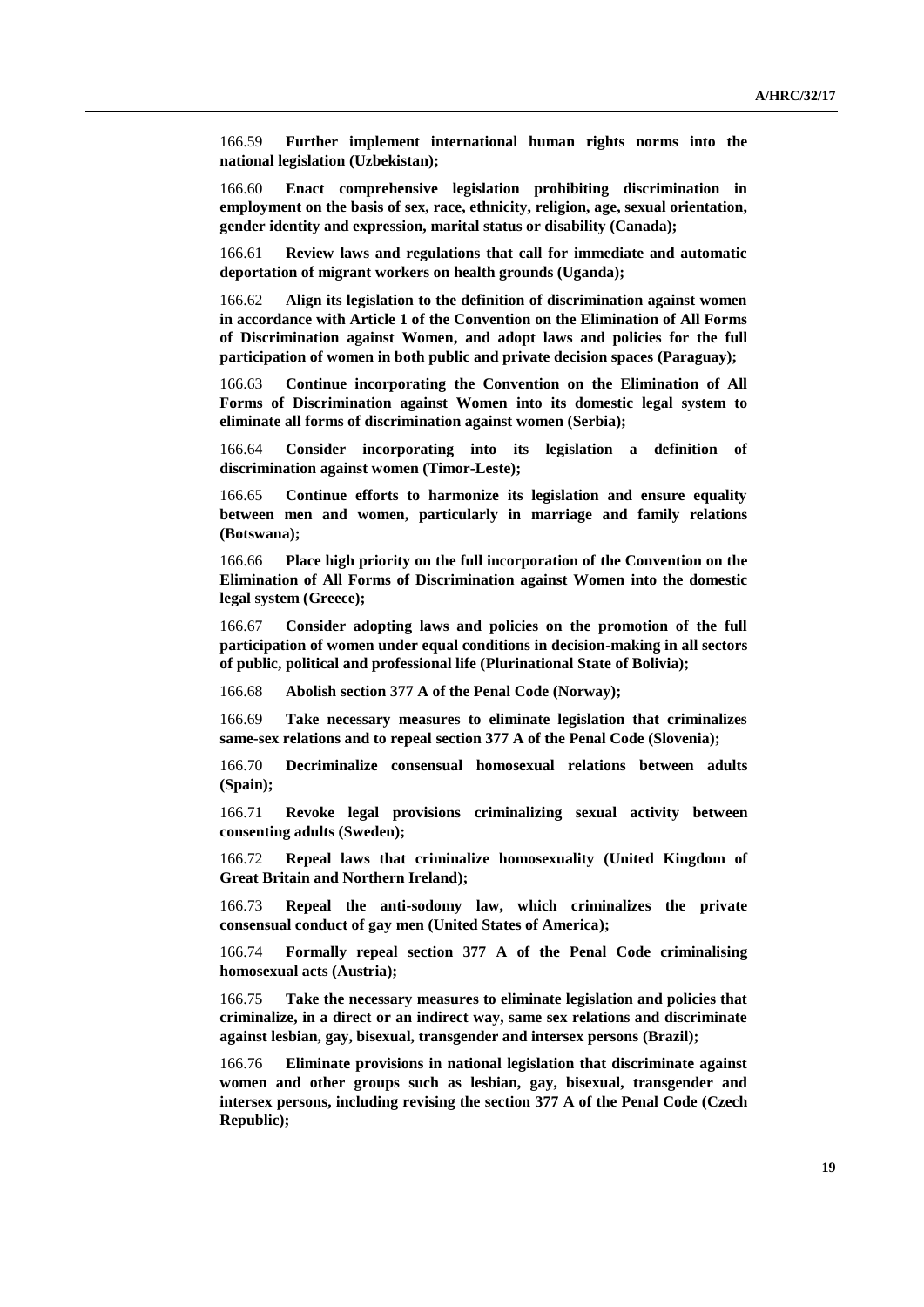166.77 **Repeal section 377 A of the Penal Code to decriminalize homosexuality (France);**

166.78 **Consider de-criminalizing same-sex relations (Greece);**

166.79 **Enact a national migrant legislation to protect the rights of migrant workers and ensure that migrant workers who wish to pursue claim against employers are not forced to repatriate without access to justice (Afghanistan);**

166.80 **Abolish corporal punishment as a legal penalty, in particular caning (Switzerland);**

166.81 **Establish both domestic violence and marital violence as crimes under domestic law in accordance with international standards (Paraguay);**

166.82 **Criminalize gender violence and modify the definition of rape to define it as non-consensual sex within or outside marriage (Spain);**

166.83 **Criminalize explicitly domestic violence and marital rape and make sure that the definition of rape is in line with international standards, and take steps to facilitate the reporting of domestic and sexual violence and protect victims (Belgium);**

166.84 **Continue working on the legislation on domestic violence crimes, particularly regarding the inclusion of a definition of sexual violence that also encompasses any non-consented sexual act within marriage (Colombia);**

166.85 **Introduce legislation to make marital rape illegal in all circumstances (Canada);**

166.86 **Decriminalize defamation and make it a civil offence in accordance with international standards (Belgium);**

166.87 **Ensure the full enjoyment of the right to freedom of expression and to peaceful assembly and revise its national legislation, inter alia the Internal Security Act and the Newspaper and Printing Presses Act, in order to eliminate media censorship and prevent self-censorship, in this regard, protect bloggers from persecution and harassment for the exercise of their human rights (Czech Republic);**

166.88 **Review media laws to align them with international human rights standards on freedom of expression (Latvia);**

166.89 **Adopt legislative measures to permit the realization of peaceful demonstrations and promote freedom of expression (Costa Rica);**

166.90 **Review existing legislation to enhance the exercise of the right to freedom of expression, association and peaceful assembly (Italy);**

166.91 **Consider the necessary legislations and policies to effectively guarantee the protection and promotion of freedoms of expression, peaceful assembly and association (Mexico);**

166.92 **Review the use of anti-defamation laws and the registration process for civil society and associations to ensure that such laws are consistent with the right to freedom of expression, association and peaceful assembly, and do not constitute a de facto ban on peaceful public demonstrations (Canada);**

166.93 **Enact a law that protects migrants, refugees and asylum seekers (Congo);**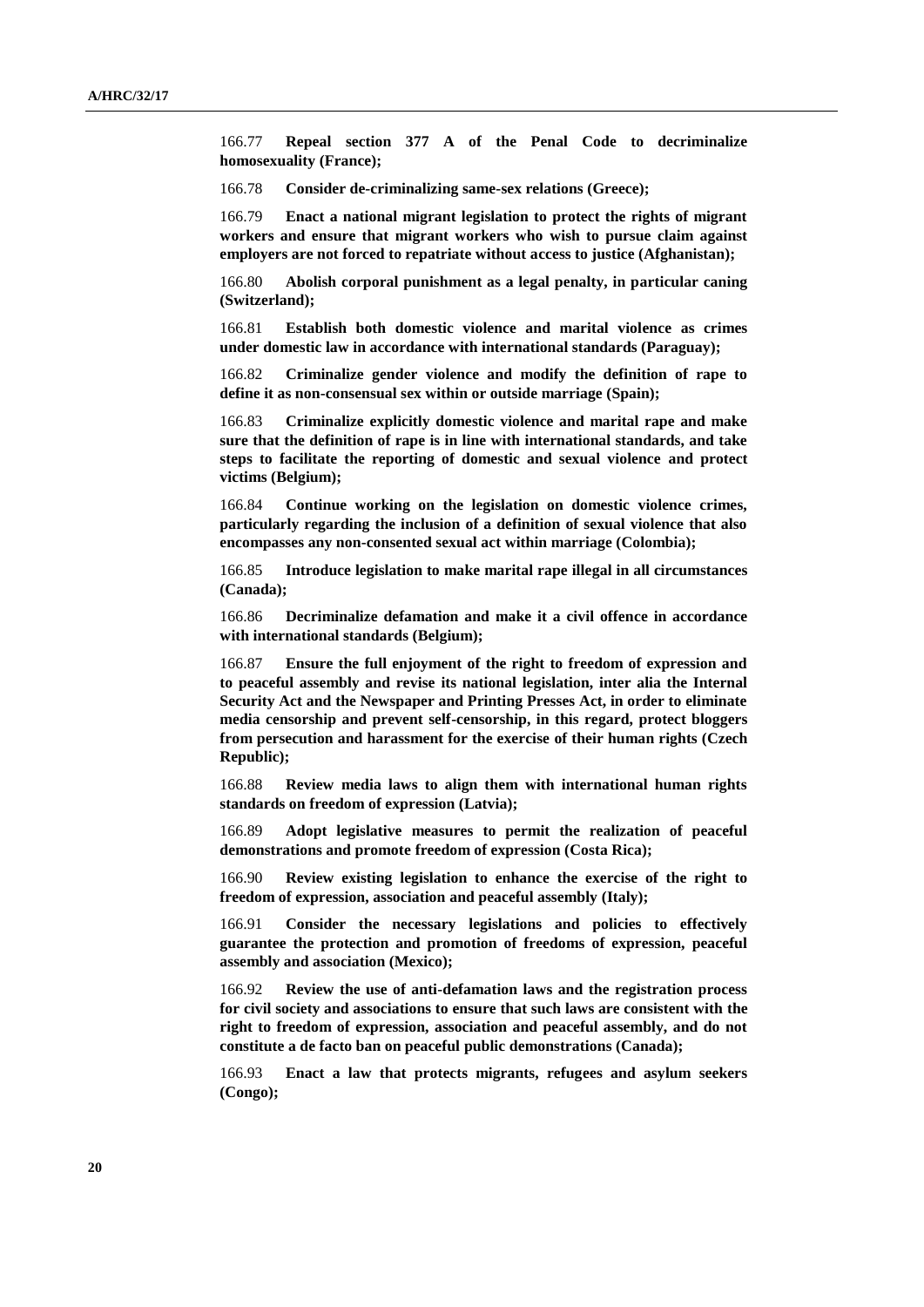166.94 **Adopt a comprehensive legislation that guarantees the protection of the rights of migrant workers (Honduras);**

166.95 **Repeal the law that deports foreign workers suffering from sexually transmitted diseases (Congo);**

166.96 **Review the nationality law to provide persons born to Singaporean mothers before 15 May 2004 an opportunity to acquire Singaporean nationality (Kenya);**

166.97 **Enact new legislation for providing early intervention and better protect vulnerable adults from abuse and harm due to neglect and self-neglect (Albania);**

166.98 **Consider enshrining in law, protection for rights for 16- to 18-yearolds, either by amending the Children and Young Persons Act or through other legislation (Jamaica);**

166.99 **Strengthen the role of the Inter-Ministerial Committee on Human Rights to allow for the adapting of human rights policies to meet the national concerns in a changing global economic and social environment (Barbados);**

166.100 **Continue to strengthen its human rights mechanisms and consider establishing a national human rights institution in line with the Paris Principles (Nepal);**

166.101 **Take steps to establish a national human rights institution in accordance with the Paris Principles (Poland); Consider establishing an independent national human rights institution in accordance with the Paris Principles (Timor-Leste); Consider to establish a national human rights institution in line with the Paris Principles (Malaysia);**

166.102 **Seriously consider establishing an independent national human rights institution with a wide mandate to protect and promote human rights, especially in cooperation with civil society (Republic of Korea);**

166.103 **Establish an independent national human rights institution for the protection and promotion of the rights of women (Uganda);**

166.104 **Establish a national human rights institution in accordance with the Paris Principles (Costa Rica);**

166.105 **Continue the progress in the human rights policies, and focus on the practices adopted in various sectors concerned with the advancement of the country such as education, health and care for the elderly (Bahrain);**

166.106 **Provide the Office for Women's Development with the necessary resources to promote gender equality in all policy areas (Fiji);**

166.107 **Adopt a National Action Plan to implement the Guiding Principles on Business and Human Rights, as recommended by the Working Group on Business and Human Rights (Netherlands);**

166.108 **Take steps to carry out recommendations with regard to the implementation of commitments under the Convention on the Rights of the Child (Slovakia);**

166.109 **Continue commendable efforts to establish the principle of social harmony among the members of the community (Oman);**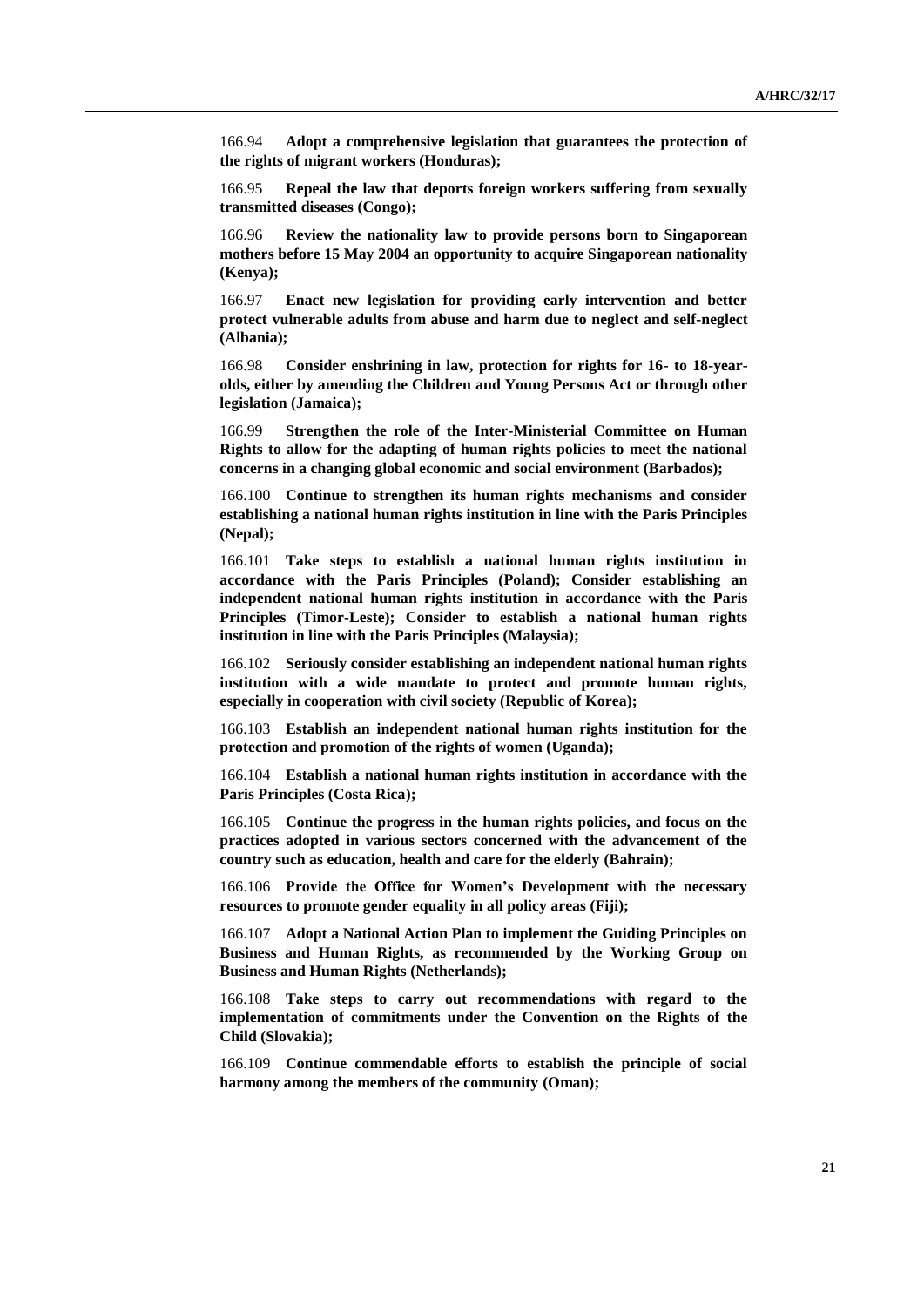166.110 **Continue to implement policies for the development of its people under the Sustainable Development Goals (Pakistan);**

166.111 **Continue its efforts to enhance religious tolerance and maintain peaceful co-existence among followers of different religions (Qatar);**

166.112 **Continue its efforts aimed at strengthening the principles of social justice, and enhance social cohesion (United Arab Emirates);**

166.113 **Further its endeavours with regard to the smooth and productive activities of the Inter-Racial and Religious Confidence Circles Steering Committees, and continue its efforts to strengthen social harmony in the country (Azerbaijan);**

166.114 **Further introduce effective measures to enhance gender equity, and to create practical facilities for persons with disabilities to effectively participate in the labour market (Viet Nam);**

166.115 **Continue taking effective policy and other measures to build a fair and inclusive society (Bhutan);**

166.116 **Aim at enhancing social cohesion through laws and policies to meet the changing political, economic and social demands of the people to safeguard social harmony (China);**

166.117 **Continue preserving social harmony, as a diverse cultural and linguistic nation, to build a fair and inclusive society (Ethiopia);**

166.118 **Continue its efforts in education, knowledge and public health, and achieve religious tolerance and social cohesion as it represents an important basis to strengthen the principles of human rights (Iraq);**

166.119 **Continue with efforts related to the enhancement of harmony between various religious and ethnical sects (Libya);**

166.120 **Continue efforts to maintain harmony among ethnic and religious groups in society (Morocco);**

166.121 **Raise the level of human rights awareness in society (Bahrain);**

166.122 **Continue its engagement with Governments and civil society organizations on initiatives that help promote and protect human rights (Philippines);**

166.123 **Carry out general awareness-raising campaigns aimed at combating discrimination in all its forms (Chile);**

166.124 **Continue with the actions of the Inter-ministerial Committee on Human Rights, which provides follow-up to human rights recommendations (Paraguay);**

166.125 **Continue its engagement with the Human Rights Council by bringing into domestic law the recommendations accepted in its first universal periodic review process (Barbados);**

166.126 **Extend a standing invitation to the Human Rights Council's Special Procedures (Poland); Extend a standing invitation to all special procedures (Honduras); Extend a standing invitation to all special mandate holders (Latvia);**

166.127 **Consider issuing a standing invitation to special procedures mandate holders (Slovenia);**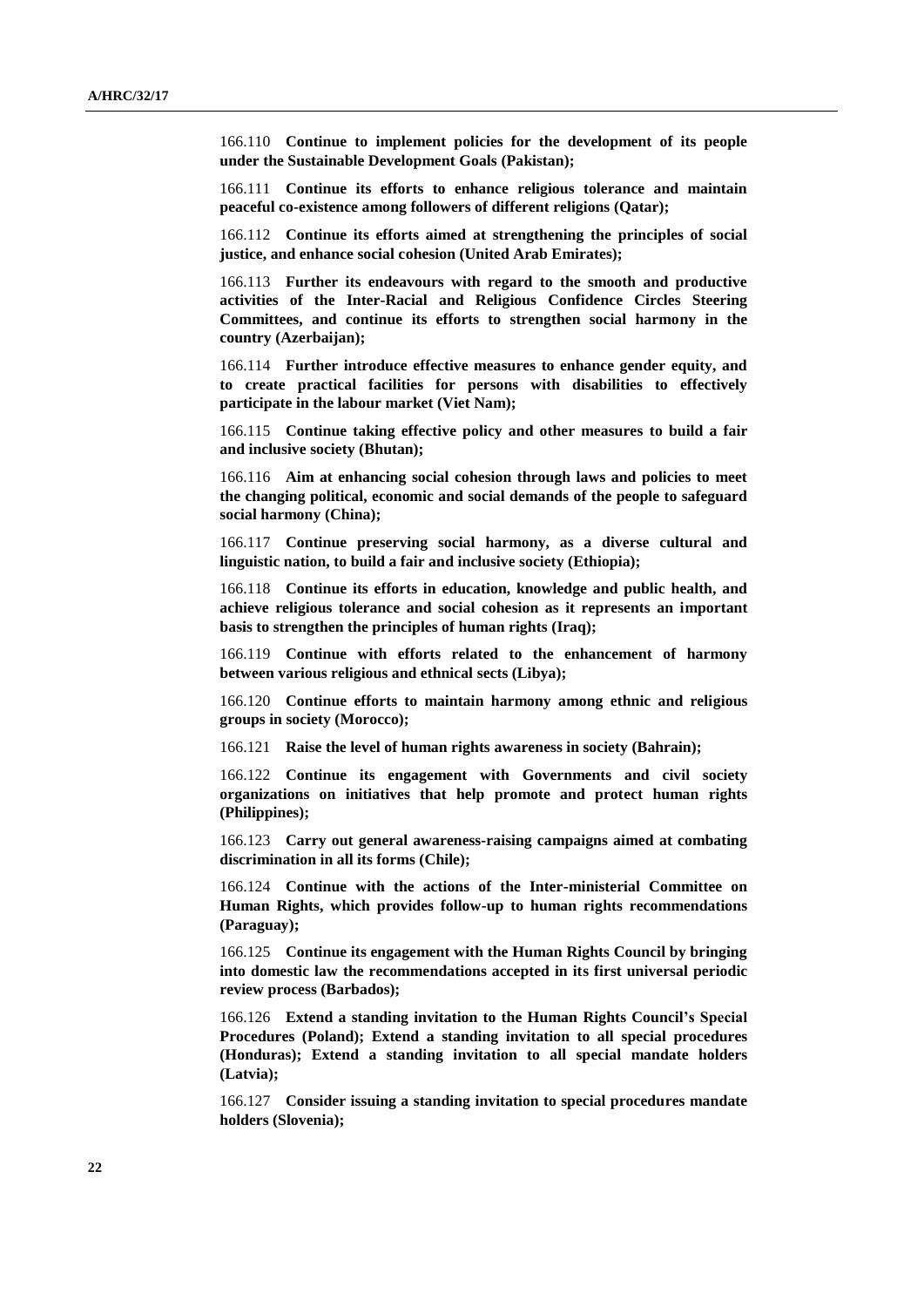166.128 **Reinforce the effective protection of the elderly people (Tajikistan);**

166.129 **Continue to take measures to protect the rights of the elderly and persons with disabilities (Uzbekistan);**

166.130 **Deepen the legal initiatives and their enforcement aimed at ensuring a legal and de facto situation that guarantees the human rights of migrants (Peru);**

166.131 **Continue providing migrants and their families access to education, health care, and housing at par with its citizens (Philippines);**

166.132 **Continue its ongoing efforts to promote and protect economic, social and cultural rights of migrant workers in Singapore, including efforts to enhance reach out to migrant workers on their employment rights, responsibilities, and their avenues of recourse (Sri Lanka);**

166.133 **Take the necessary steps to prohibit employers from withholding their foreign workers' passports, travel documents, and work permits as well as to improve access to comprehensive and affordable health services (Thailand);**

166.134 **Improve the situation of work migrants by enabling them to easily switch employers and to have access to decent housing. The provisions of the Employment Act should also apply to foreign domestic workers (Germany);**

166.135 **Protect the legitimate rights of foreign workers in Singapore and help them get the necessary vocational training (China);**

166.136 **Continue safeguarding the well-being and rights of migrant workers in Singapore and reach out to migrant workers to ensure that they understand their employment rights and responsibilities (Cuba);**

166.137 **Strengthen measures to protect the human rights of non-citizens and migrant workers to prevent their exploitation and discrimination (Mexico);**

166.138 **Continue efforts at protecting migrant workers and members of their families from exploitation (Myanmar);**

166.139 **Adopt measures to protect the human rights of migrants, in particular foreign domestic workers through the revision of the legislation that establishes deportation in case of pregnancy or diagnostic of sexuallytransmitted diseases such as HIV/AIDS (Colombia);**

166.140 **Continue to promote and protect migrants and their rights, in particular while countering terrorism (Bangladesh);**

166.141 **Continue ensuring the rights of women and girls through their empowerment and participation in society (Nicaragua);**

166.142 **Support the social integration of women in all spheres of life (Tajikistan);**

166.143 **Take further steps to improve equality between women and men (Timor-Leste);**

166.144 **Strengthen its awareness-raising programmes to more effectively address gender disparities and discrimination against women (Trinidad and Tobago);**

166.145 **Continue efforts to eliminate discrimination against women (Uzbekistan);**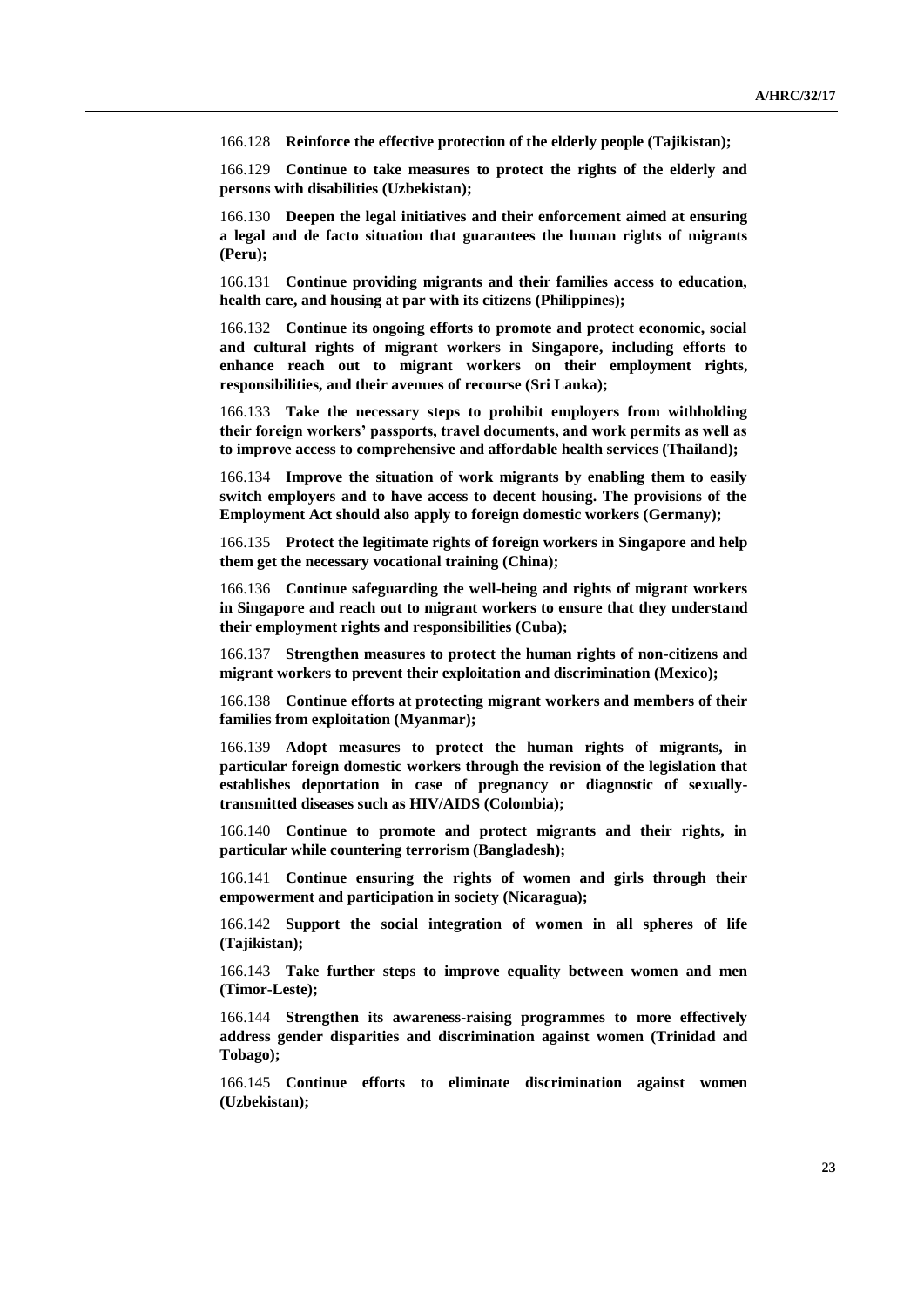166.146 **Continue its commitment to the principles of gender equality and non-discrimination and maintain the dialogue with the Committee on the Elimination of All Forms of Discrimination against Women (Barbados);**

166.147 **Intensify efforts to eliminate all forms of discrimination against women, among other measures, to promote their empowerment and participation in public life (Mexico);**

166.148 **Enhance efforts to promote gender equality and combat all forms of discrimination and violence against women and girls (Italy);**

166.149 **Pursue its efforts to providing women and children with all their rights (Kuwait);**

166.150 **Allow single mothers to enjoy the same benefits as married mothers (Haiti);**

166.151 **Assess benefits and social support for single, unwed mothers, to ensure that the current system does not foster multi-generational social exclusion (Jamaica);**

166.152 **Continue to take measures to combat racial discrimination (Russian Federation);**

166.153 **Promote and protect the rights of indigenous peoples, peasants and other people working in rural areas (Plurinational State of Bolivia);**

166.154 **Remove discriminatory media guidelines to provide a more balanced representation of lesbian, gay, bisexual, transgender and intersex persons (Canada);**

166.155 **Continue to promote awareness programmes on HIV/AIDS, and enhance cooperation with civil society to address the stigma faced by persons with HIV/AIDS (Malaysia);**

166.156 **Re-establish the moratorium on executions with a view to its abolition (Spain); Re-establish a moratorium on executions with a view to the complete abolition of the death penalty (Netherlands); Re-establish a moratorium with a view to abolishing the death penalty (Sierra Leone); Re-establish a moratorium on executions with a view of abolishing the death penalty (Slovenia); Re-establish a moratorium on executions in line with General Assembly resolutions and with a view to abolishing the death penalty completely (Finland); Re-establish a moratorium on executions with a view to abolishing the death penalty (Holy See); Re-establish a moratorium on executions with a view to a complete abolition of the death penalty (Honduras);**

166.157 **Re-establish a moratorium on executions, with a view to the complete abolition of the death penalty, and prohibit the imposition of the death penalty against persons with mental and intellectual disabilities (South Africa); Prohibit the execution of persons with mental and intellectual disabilities (Spain);**

166.158 **Establish a moratorium on executions with a view to abolishing the death penalty (Norway); Establish a moratorium on executions with a view to formally abolishing the death penalty (Portugal); Establish a moratorium on the death penalty (Switzerland); Establish a moratorium on executions, with a view to abolishing the death penalty (France); Establish a moratorium of capital executions with a view to fully abolish the death penalty (Italy);**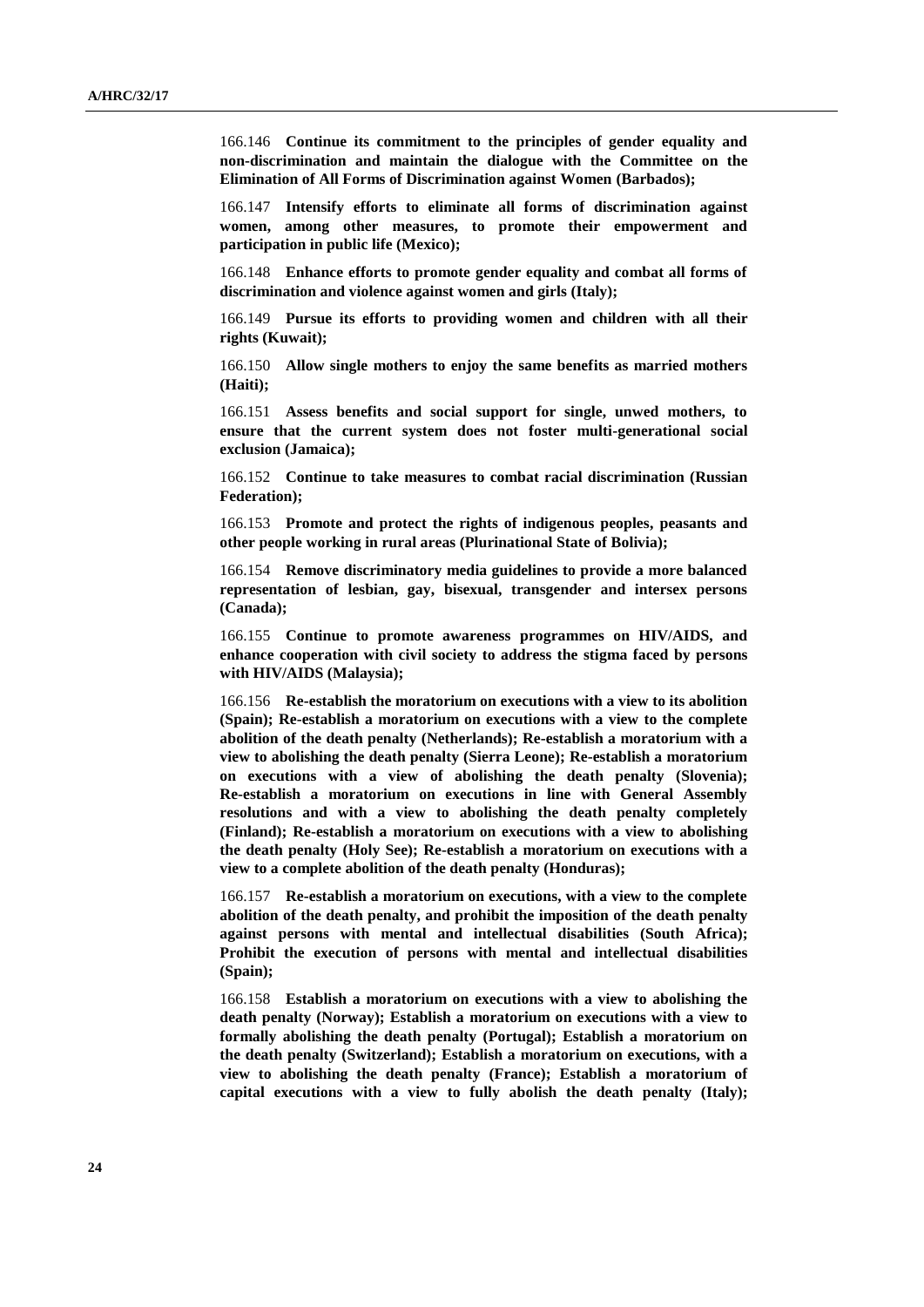**Establish as soon as possible a moratorium on the death penalty with a view to its complete abolition (Mexico);**

166.159 **Enhance its efforts to abolish the death penalty (Panama);**

166.160 **Consider establishing a formal moratorium on executions of those sentenced to death (Argentina);**

166.161 **Eliminate the mandatory character of the death penalty with a view to abolishing capital punishment altogether. In the meantime, establish a moratorium on executions (Germany);**

166.162 **Advance towards the definitive abolition of the death penalty, adopting during this process a general moratorium on its application (Chile);**

166.163 **Take further action so as to completely abolish the death penalty after lifting in 2014 its de facto moratorium imposed in 2011 (Greece);**

166.164 **Introduce further measures to restrict the use of the death penalty and consider the re-establishment of the moratorium on executions as first steps towards eventual abolition of the death penalty (Ireland);**

166.165 **Consider taking steps to eliminate all mandatory death penalty sentences, and impose a moratorium on the application of the death penalty with the view of abolishing it (Namibia);**

166.166 **Modify domestic law with a view to abolishing the mandatory death penalty and, during this process, establish a general moratorium on already existing death sentences (Uruguay);**

166.167 **Abolish the death penalty (Paraguay);**

166.168 **Go further and abolish the death penalty in practice and in law (New Zealand);**

166.169 **Eliminate the mandatory character of caning as a first step with a view to abolishing this practice altogether (Germany);**

166.170 **Put an end to the practice of corporal punishment (France);**

166.171 **Cease the use of caning as a form of punishment (New Zealand);**

166.172 **Abolish the punishment of caning, particularly those who have exceeded the period stated in the Visa or the residency (Lebanon);**

166.173 **Ensure that nobody can be detained without trial and revise relevant laws (ISA, CLTPA, MSA, UPA) accordingly (Germany);**

166.174 **Continue efforts to protect children against violence (Algeria);**

166.175 **Take additional measures to protect child victims of violence (Kyrgyzstan);**

166.176 **Raise the minimum age to 18 of young people eager to join the army (Haiti);**

166.177 **Harmonize the definition of the child in domestic law and put an end to the voluntary recruitment of minors into the army (Belgium);**

166.178 **Continue to exert efforts to combat trafficking in persons through the implementation of the Prevention of Human Trafficking Act in accordance with its obligations under the Palermo Protocol (Qatar);**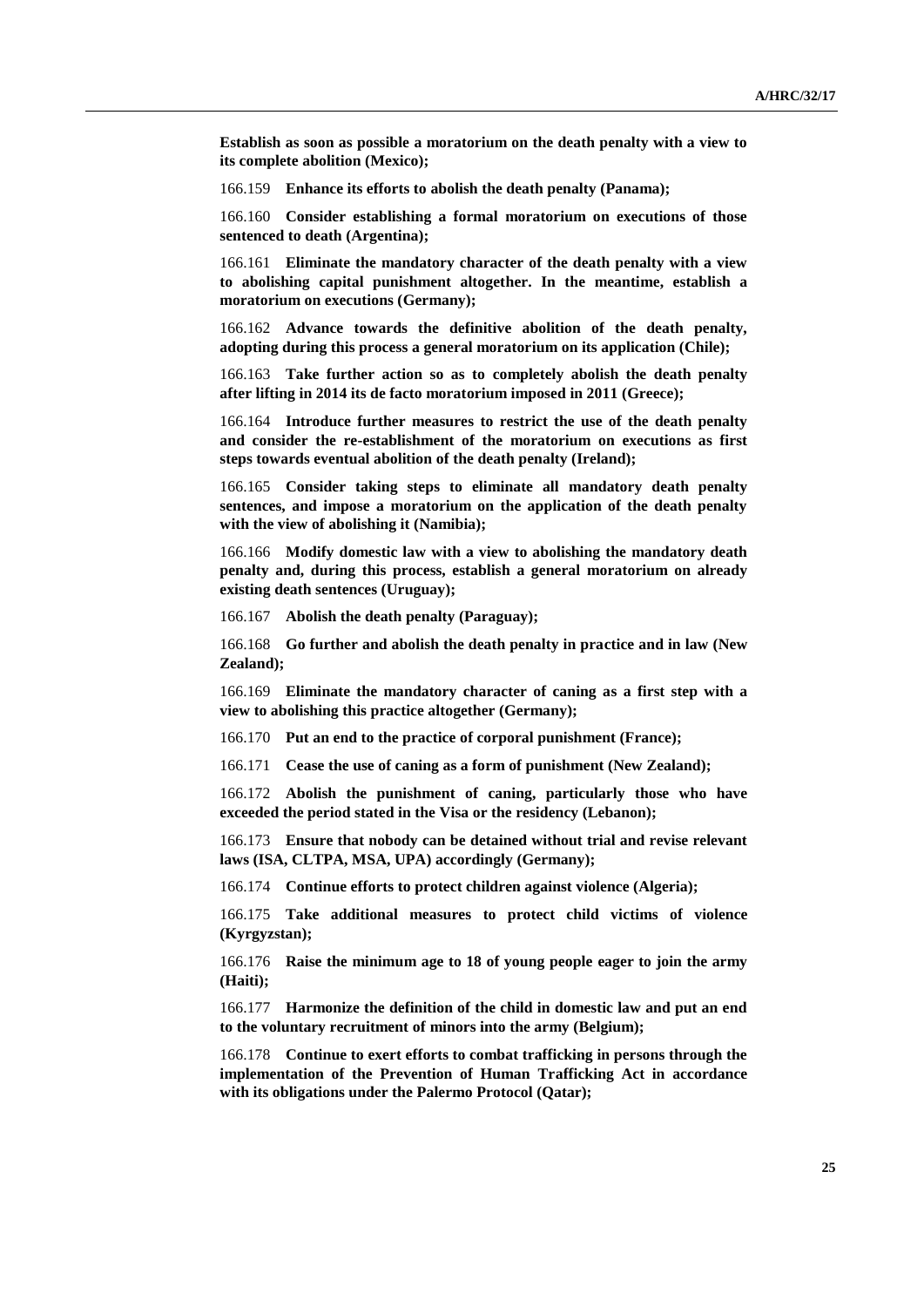166.179 **Take adequate measures to prevent trafficking in women and children and to strengthen the protection of victims of human trafficking (Serbia);**

166.180 **Consolidate the progress already made in the fight against human trafficking by guaranteeing the prosecution and punishment of the perpetrators and the protection and rehabilitation of victims (Spain);**

166.181 **Continue efforts to combat human trafficking and to protect victims of such crimes, especially women and children (Sri Lanka);**

166.182 **Ensure proper investigation, prosecution and adequate sanctions in all cases of human trafficking, including through the training of relevant personnel (Turkey);**

166.183 **Continue to develop strategies to promote public awareness of the issue of trafficking in persons (Bahamas);**

166.184 **Continue enhancing its efforts to combat trafficking in persons, and protecting the victims (Cuba);**

166.185 **Further strengthen its measures to combat all forms of trafficking in women and children and protecting and rehabilitating its victims (Egypt);**

166.186 **Allocate adequate resources to train the relevant authorities to ensure the effective implementation of the Prevention of Human Trafficking Act (Fiji);**

166.187 **Continue its efforts to guarantee the protection and rehabilitation of the victims of trafficking in persons, especially for women and children (Holy See);**

166.188 **Take measures in the legislative sphere and policy measure to strengthen mechanisms for combating trafficking (Honduras);**

166.189 **Strengthen its efforts for protecting victims of trafficking in persons and organize awareness-raising programmes in favour of public on issues related to combating human trafficking (Islamic Republic of Iran);**

166.190 **Continue combating trafficking in persons, and provide protection to its victims (Lebanon);**

166.191 **Preserve its criminal justice system to reinforce rule of law (Bangladesh);**

166.192 **Take appropriate measures to establish equal choice of jurisdiction between Sharia courts and family courts (Argentina);**

166.193 **Adapt its legislation to ensure that all arrested and detained persons can swiftly appear before a judge and in conformity with international law (Switzerland);**

166.194 **Replace the Internal Security Act and the Criminal Law (Temporary Provisions) Act with laws that mandate that an accused person has a trial in court (United Kingdom of Great Britain and Northern Ireland);**

166.195 **Adopt legislation to ensure that all cases of arrest and detention without warrant, also those under the Internal Security Act, are subject to speedy, independent and regular judicial review (Austria);**

166.196 **Harmonize domestic law regarding the minimum age of criminal responsibility, and raise it (Uruguay);**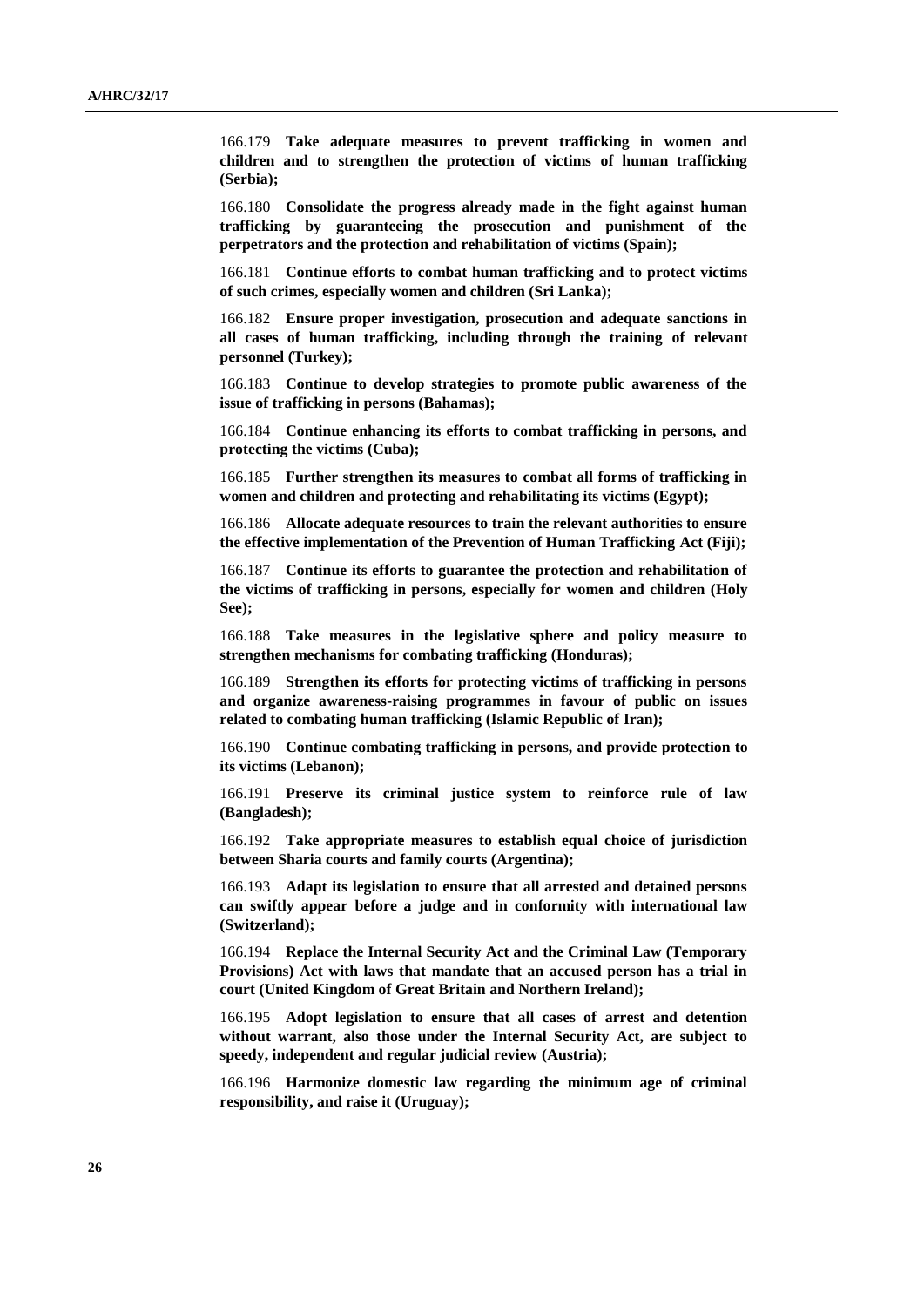166.197 **Maintain its effective protection for the family as the natural and fundamental unit of the society (Egypt);**

166.198 **Continue improving all the conditions for worship, and strengthen awareness and dissemination of the values of tolerance and peace (United Arab Emirates);**

166.199 **Preserve its social harmony through retaining its existing legal provisions that allow various religious populations to live and practice their religion without stigma (Bangladesh);**

166.200 **End the practice of using defamation lawsuits and other legal and administrative actions to censor, fine, and imprison individuals for speaking or writing on political issues, and remove all discriminatory media guidelines (United States of America);**

166.201 **Ensure freedom of assembly and association, freedom of opinion and expression, including on the Internet, and protect freedom of the press (France);**

166.202 **Ensure that freedom of opinion and expression are encouraged and protected, including for individuals and organizations communicating via online public platforms (New Zealand);**

166.203 **Consider alternative, effective interventions for persons who violate national laws or norms regarding religious or cultural sensibilities through publication or posting of offensive material (Jamaica);**

166.204 **Take appropriate measures to ease restrictions on freedom of expression and freedom of the media (Japan);**

166.205 **Reform the regime of defamation offences, which has a chilling effect on freedom of expression (France);**

166.206 **That relevant laws, including the Public Order Act and the Public Entertainment and Meeting Act not be invoked to curtail the right to freedom of peaceful assembly, including that of civil society (Ireland);**

166.207 **Establish an independent electoral commission with a mandate to determine constituency boundaries and monitor election fundraising and campaigning (United States of America);**

166.208 **Continue expanding the participation of women in the national public life (Bolivarian Republic of Venezuela);**

166.209 **Strengthen efforts to promote women's participation in public life, particularly at the higher corporate levels (Bahamas);**

166.210 **Encourage women's political participation and increase representation of women in decision-making (Maldives);**

166.211 **Continue its efforts so as to realize the right to work, including through technical and vocational education and training (Egypt);**

166.212 **Initiate a national dialogue on a universal minimum wage (Haiti);**

166.213 **Include domestic work among the fields covered by the Employment Act, which would significantly improve the situation of many migrant workers (Austria);**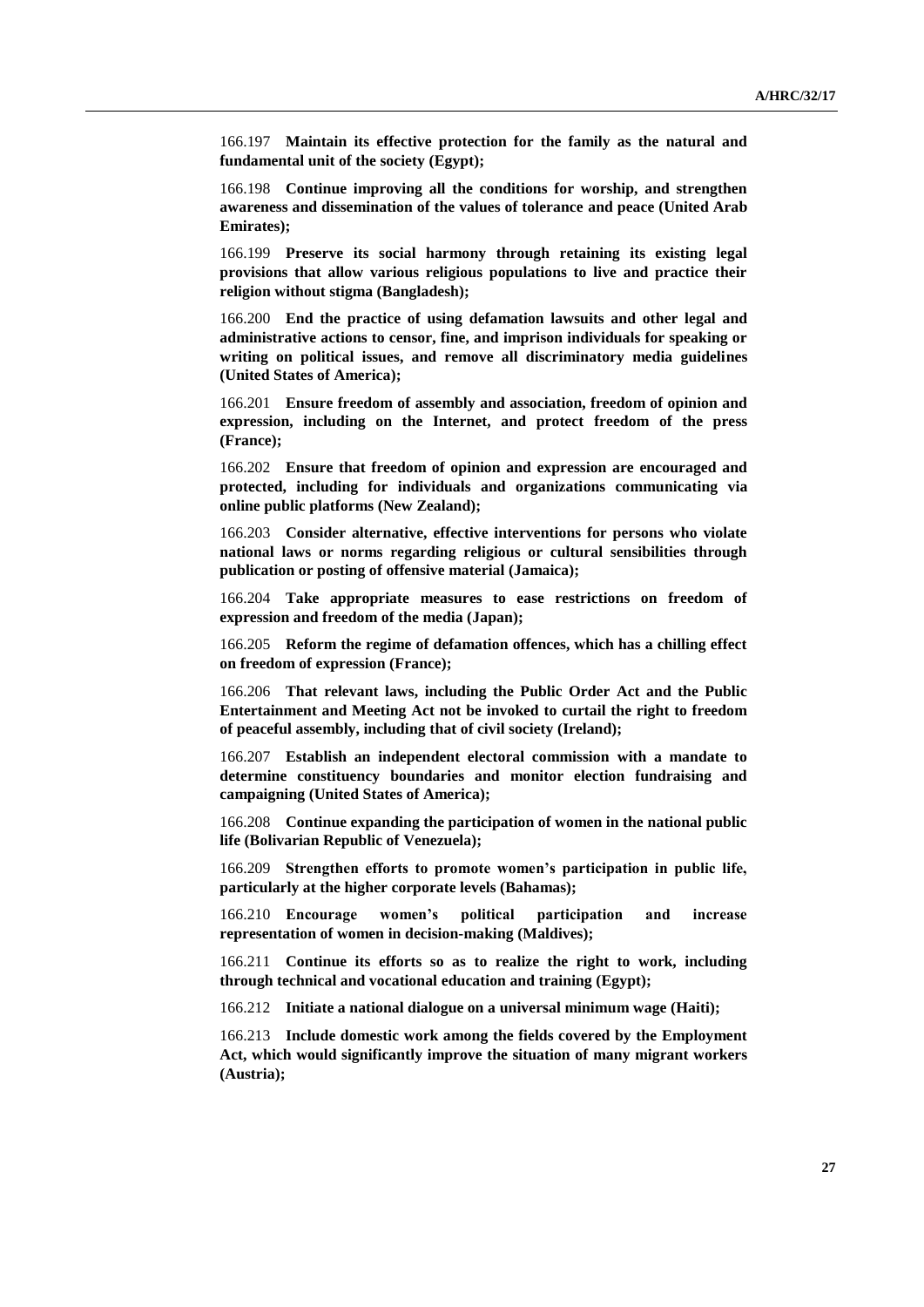166.214 **Continue increasing the benefits of its social services for the population to obtain a greater efficiency of its excellent social welfare system (Bolivarian Republic of Venezuela);**

166.215 **Continue its ongoing efforts and commitment to uphold the lives of its people through the provision of best education, housing and medical care (Cambodia);**

166.216 **Continue implementing its social policies and programmes with a view to strengthening social harmony, in particular to help the elderly and the low-income citizens (Cambodia);**

166.217 **Allocate sufficient funds and undertake effective measures to provide adequate assistance to the elderly people (Viet Nam);**

166.218 **Accelerate the building of more general and community hospitals and clinics under the Healthcare 2020 Master plan (Zimbabwe);**

166.219 **Explore the expansion of health and safety regulations to cover nonmedical practitioners and conduct regular monitoring of their activities (Jamaica);**

166.220 **Improve access to education and health-care services of vulnerable people, including women and children from low and middle income families (Lao People's Democratic Republic);**

166.221 **Continue to provide the subsidies and financial support through its MediShield Life Policy for all its citizens and permanent residents, especially the elderly and needy (Brunei Darussalam);**

166.222 **Continue to develop inclusive education and strengthen life-long education (Belarus);**

166.223 **Take further steps to ensure its people, especially children, will continue to enjoy access to affordable education (Brunei Darussalam);**

166.224 **Continue developing programmes aimed at providing equal access to quality education for vulnerable groups, with a special emphasis on the inclusion of persons with disabilities and children under poverty conditions guaranteeing gender equality (Chile);**

166.225 **Adopt further measures to ensure the full enjoyment of rights of persons with disabilities, particularly in education and access to services (Israel);**

166.226 **Continue the efforts aimed at providing more opportunities to persons with disabilities and enabling them to become an integral part of the society (Oman);**

166.227 **Continue its efforts to improve health care, education and care provided for persons with disabilities (Saudi Arabia);**

166.228 **Ensure that the Compulsory Education Act provides for children with disabilities (Uganda);**

166.229 **Continue its strive to build an inclusive society where persons with disabilities are given every opportunity to become integral and contributing members (Islamic Republic of Iran);**

166.230 **Continue to ensure care services and equal access of employment opportunities for persons with disabilities (Lao People's Democratic Republic);**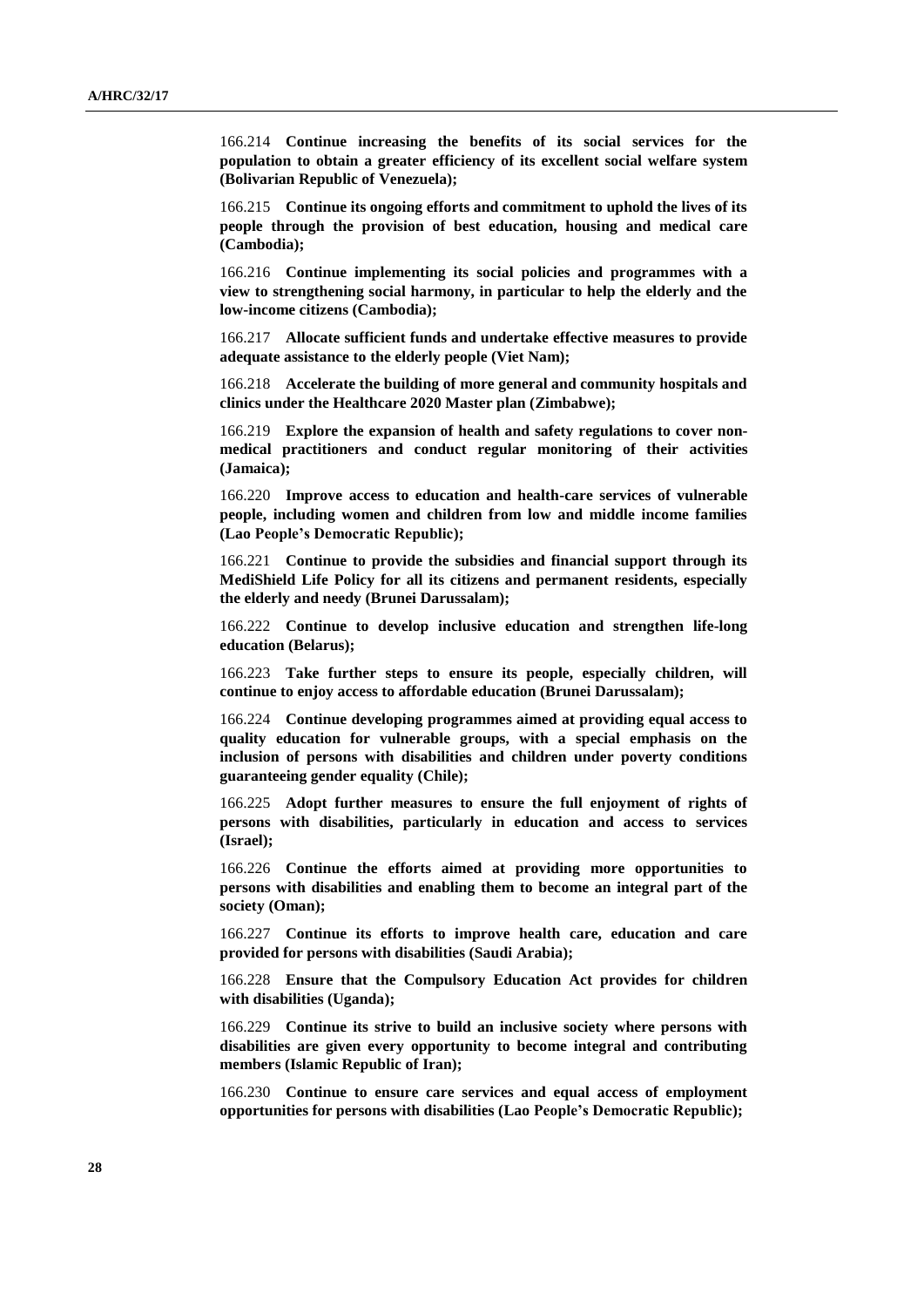166.231 **Continue and strengthen efforts to integrate children with disabilities to mainstream education (Maldives);**

166.232 **Take appropriate measures to ensure that mandatory basic education includes children with disabilities (Kuwait);**

166.233 **Continue to adopt measures to provide for adequate treatment to refugees, in particular through the adoption of procedures or protection mechanisms to refugee claimants, especially non-accompanied boys, girls and adolescents (Colombia);**

166.234 **Enact laws covering the right of children to acquire nationality, in particular those born in Singapore who cannot obtain another nationality (Panama);**

166.235 **Raise awareness on the impact of climate change (Haiti);**

166.236 **Intensify fighting radicalization and terrorism at its early stage to sustain the enjoyment of human rights and basic freedoms of all Singaporeans (Ethiopia).**

167. **All conclusions and/or recommendations contained in the present report reflect the position of the submitting State(s) and/or the State under review. They should not be construed as endorsed by the Working Group as a whole.**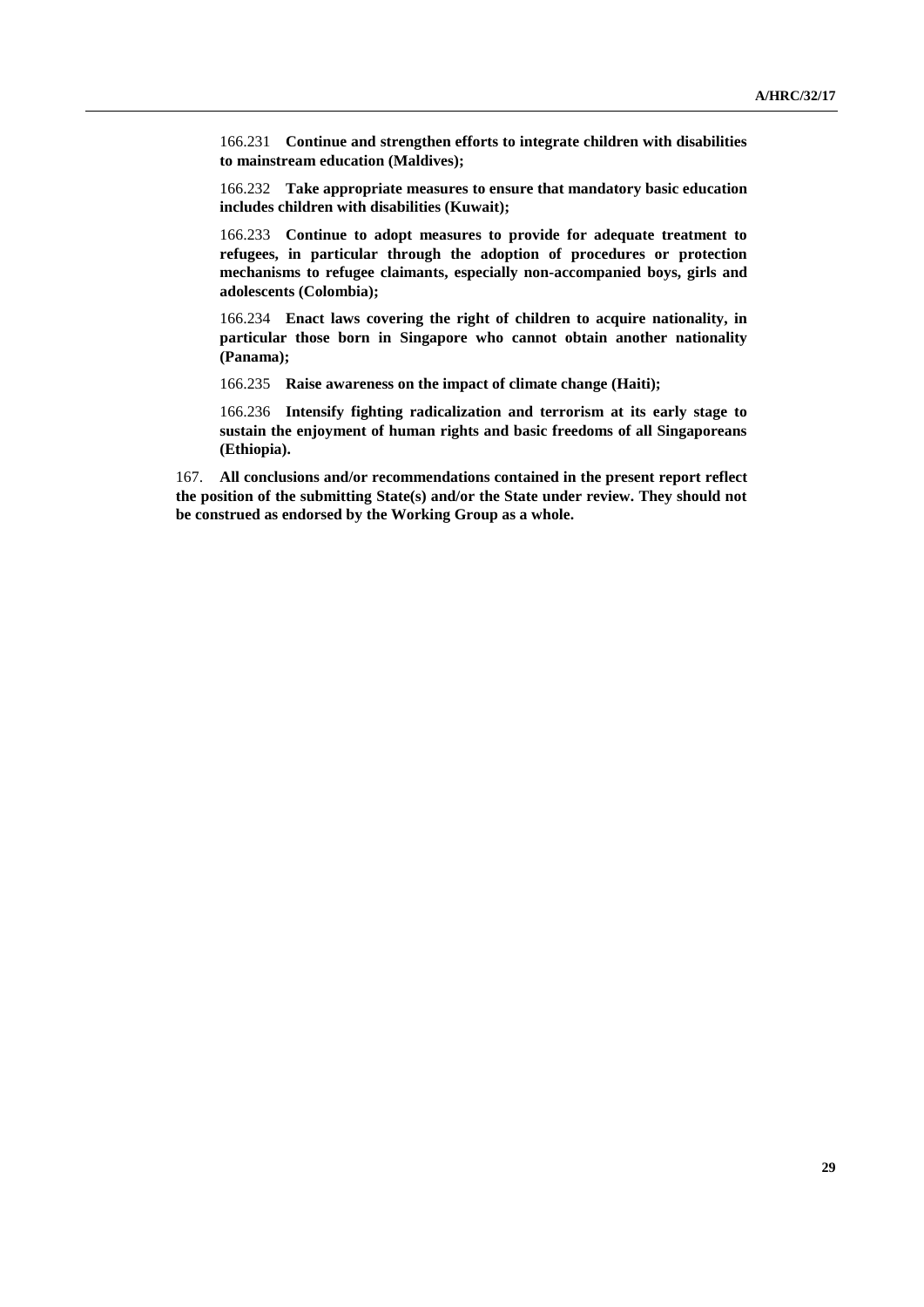## **Annex**

#### **Composition of the delegation**

The delegation of Singapore was headed by Ambassador-at-Large Chan Heng Chee, Ministry of Foreign Affairs, and composed of the following members:

- Mr. Foo Kok Jwee, Ambassador Extraordinary and Plenipotentiary, Permanent Representative, Permanent Mission of Singapore to the United Nations;
- Ms. Vanessa Chan, Director-General, International Organisations Directorate, Ministry of Foreign Affairs;
- Ms. Thian Yee Sze, Director-General, Legal Group, Ministry of Law;
- Mr. Alvin Lim, Divisional Director, Workplace Policy and Strategy Division, Ministry of Manpower;
- Mr. Lim Shung Yar, Director, Community Relations and Engagement Division, Ministry of Culture, Community and Youth;
- Ms. Janice Tan, Director, International Relations, International Cooperation & Partnerships Division, Ministry of Home Affairs;
- Ms. Gwenda Fong, Director, Successful Ageing, Ageing Planning Office, Ministry of Health;
- Ms. Ang Bee Lian, Director, Social Welfare, Ministry of Social and Family Development;
- Ms. Chetra Sinnathamby, Director, Content & Standards (Films, Video Games & Arts), Media Development Authority;
- Ms. Diane Tan, Acting Director, International Legal, Ministry of Law;
- Mr. Steven Pang, Deputy Director-General, International Organisations Directorate, Ministry of Foreign Affairs;
- Mr. Jonathan Han, Deputy Permanent Representative, Permanent Mission of Singapore to the United Nations;
- Mr. Jason Tan, Counsellor (Legal), Permanent Mission of Singapore to the United Nations;
- Mr Melvin Yeo Tsin Yaw, Senior Deputy Director-Designate, Community Relations, Ministry of Culture, Community and Youth;
- Ms. Sarala Subramaniam, Deputy Senior State Counsel, International Affairs Division, Attorney-General's Chambers;
- Mr. Ni De' En, Deputy Director, NS Policy, Ministry of Defence;
- Ms Sharifah Farah Binte Syed Mahamood Aljunied, Deputy Director, Curriculum and Youth Development, Islamic Religious Council of Singapore (MUIS);
- Mr. Gerard Vinluan, Deputy Director, Communications and International Relations Division, Ministry of Social and Family Development;
- Ms. Yeo Wen Qing, Deputy Director, International Cooperation, Public Health Group, Ministry of Health;